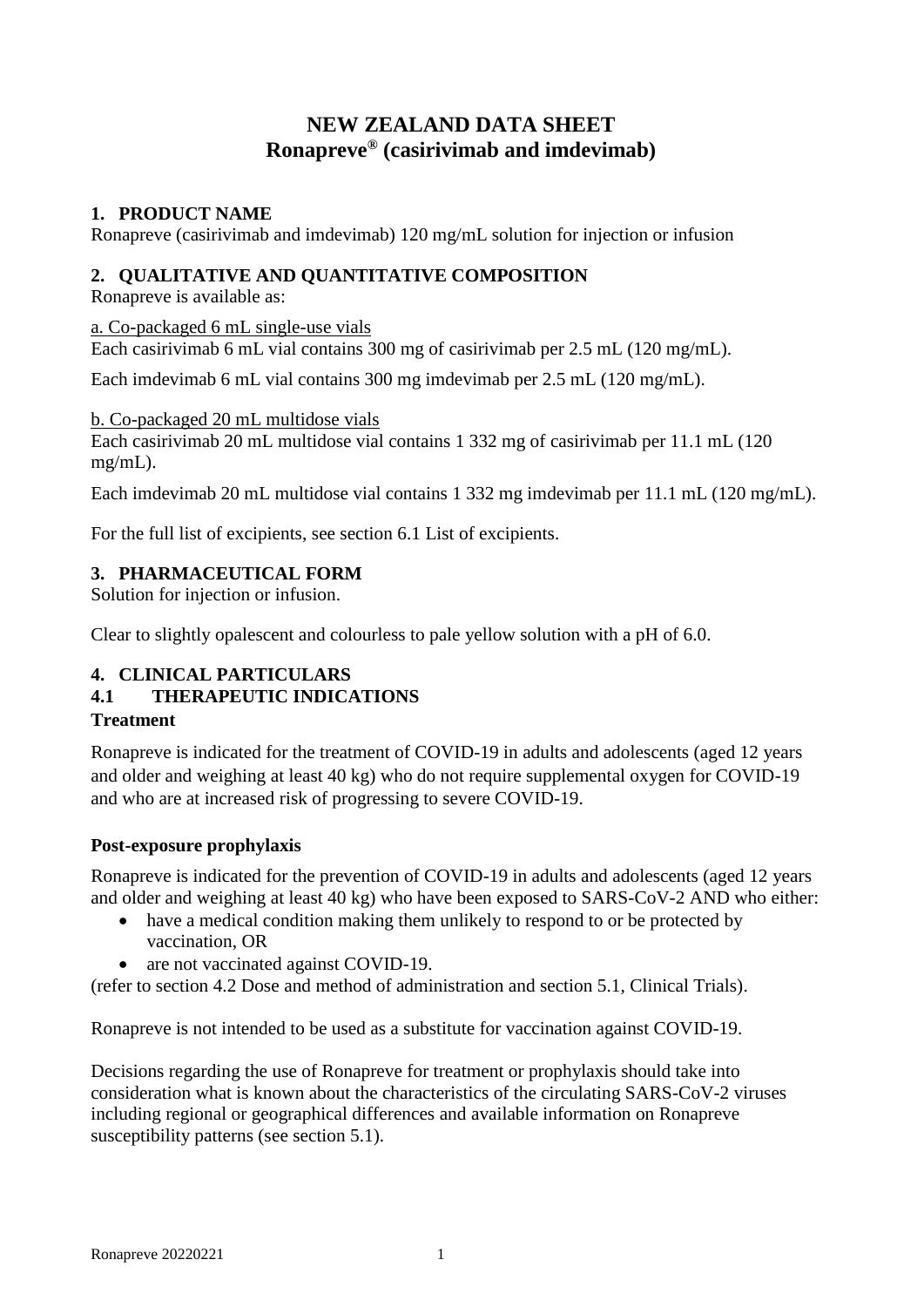When molecular testing or sequencing data is available, it should be considered when selecting antiviral therapy to rule out SARS-CoV-2 variants that are shown to have reduced susceptibility to Ronapreve.

# **4.2 DOSE AND METHOD OF ADMINISTRATION**

Preparation and administration of Ronapreve should be initiated and monitored by a qualified healthcare provider using aseptic technique. Administration should be under conditions where management of severe hypersensitivity reactions, such as anaphylaxis, is possible. Individuals should be monitored post intravenous infusion according to local medical practice.

#### *Intravenous Administration*

Casirivimab and imdevimab must be administered together, after dilution, as a single intravenous (IV) infusion.

### *Subcutaneous Administration*

Casirivimab and imdevimab must be administered consecutively by separate subcutaneous injections.

### **Dosage**

### Treatment

The dosage in adult patients and adolescent patients 12 years of age and older weighing at least 40 kg is 600 mg of casirivimab and 600 mg of imdevimab administered either together as a single IV infusion via pump or gravity (see Table 1) or by subcutaneous injection (see Table 3). Subcutaneous injection is an alternative route of administration when intravenous infusion is not feasible and would lead to delay in treatment.

Casirivimab with imdevimab should be given together as soon as possible after a positive viral test for SARS-CoV-2 and not later than 7 days after the onset of first symptoms.

# Post-exposure prophylaxis

# *Single dose*

The dosage in adult patients and patients 12 years of age and older weighing at least 40 kg is 600 mg of casirivimab and 600 mg of imdevimab administered together either as a single IV infusion via pump or gravity (see Table 1) or by subcutaneous injection (see Table 3).

Casirivimab and imdevimab should be given concurrently as soon as possible following exposure to SARS-CoV-2.

# *Repeat dose for ongoing prophylaxis*

For individuals in whom repeat dosing is determined to be appropriate for ongoing SARS-CoV-2 exposure (longer than 4 weeks) and who have a medical condition making them unlikely to respond to or be protected by vaccination:

- the initial (loading) dose in adult patients and in adolescent patients 12 years of age and older weighing at least 40 kg is 600 mg of casirivimab and 600 mg of imdevimab by IV infusion or subcutaneous injection.
- subsequent doses are 300 mg of casirivimab and 300 mg of imdevimab by IV infusion or subcutaneous injection once every 4 weeks until prophylaxis is no longer required. There are no data on repeat dosing beyond 24 weeks (6 doses).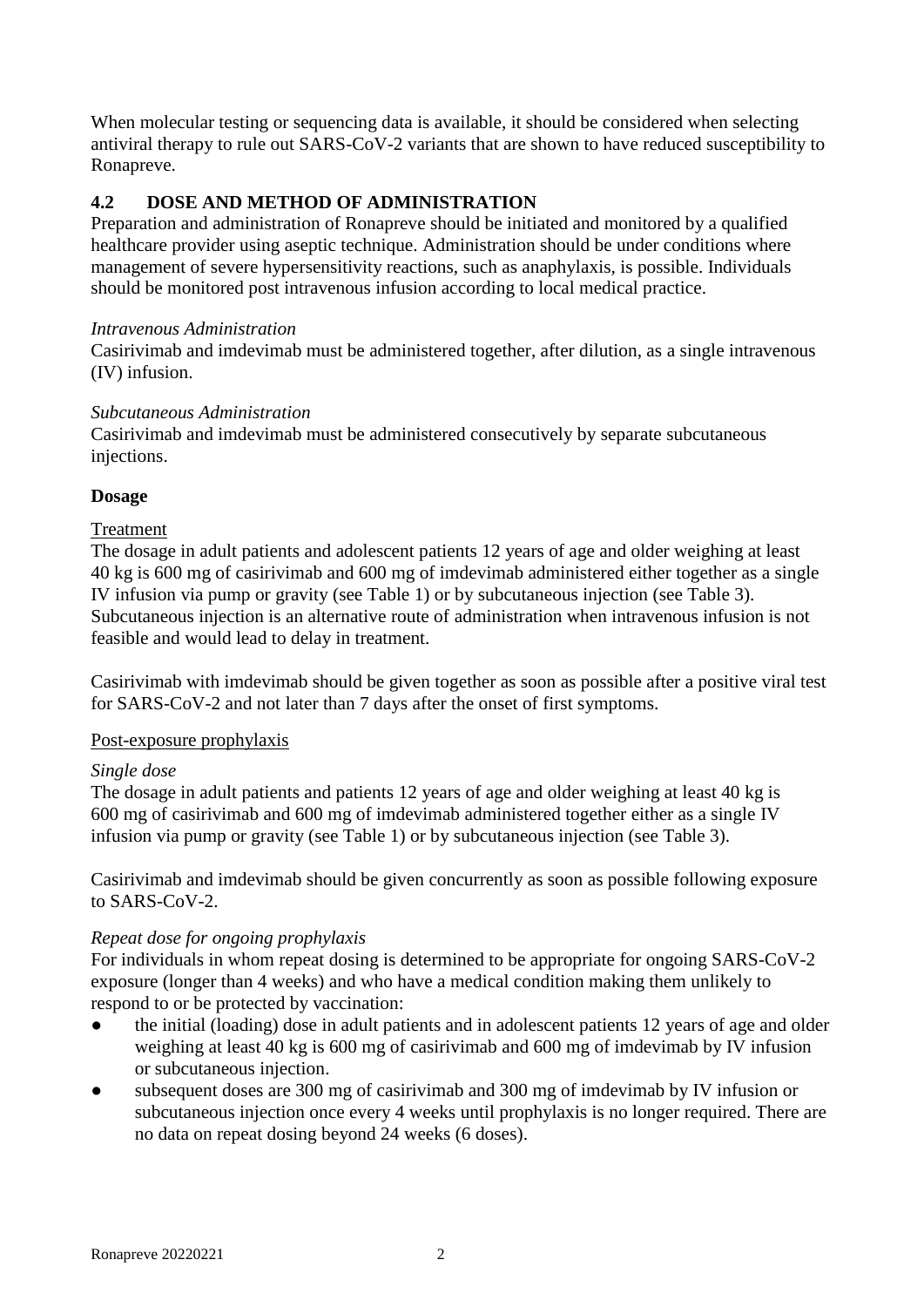Repeat dosing regimens for prevention of COVID-19 allow for switching from intravenous infusion to subcutaneous injection or vice versa over the course of treatment.

# **Dose Modification**

The rate of infusion may be slowed, interrupted or discontinued if the patient develops any signs of infusion-associated events or other adverse events (see section 4.8).

# **Delayed or Missed dose**

Doses should not be missed and the dosing regimen should be adhered to as closely as possible. If a dose of Ronapreve is missed it should be administered as soon as possible. The schedule of administration should be adjusted to maintain the appropriate interval between doses.

### **Special populations**

### Paediatric use

The safety and efficacy of casirivimab and imdevimab in children < 12 years of age has not yet been established. No data are available. No dosage adjustment is recommended in paediatric individuals  $\geq 12$  years of age and older and weighing  $\geq 40$  kg (see section 5.2).

### Geriatric use

No dose adjustment of casirivimab and imdevimab is required in elderly patients (see section 5.2).

### Renal Impairment

No dosage adjustment is required in individuals with mild or moderate renal impairment, or in patients with creatinine clearance (CrCl) < 15 mL/min including those on dialysis. Limited data are available in individuals with severe renal impairment (see section 5.2).

### Hepatic Impairment

No dosage adjustment is required in individuals with mild hepatic impairment. Limited data are available in individuals with moderate hepatic impairment. Casirivimab and imdevimab have not been studied in individuals with severe hepatic impairment (see section 5.2).

# **Method of Administration**

Ronapreve is for intravenous infusion or subcutaneous injection only. Do not use the medicine if the liquid discoloured or has visible particles.

The 6 mL vial is for single use in one patient only. Discard any remaining unused product.

The 20 mL vial is multi-dose and may be used to prepare doses for more than one patient.

# Intravenous Infusion

# Preparation of Ronapreve for intravenous infusion

Ronapreve should be prepared by a healthcare professional using aseptic technique:

- 1. Remove the casirivimab and imdevimab vials from refrigerated storage and allow to equilibrate to room temperature for approximately 20 minutes before preparation.
	- Do not expose to direct heat.
	- Do not shake the vials.
- 2. Inspect casirivimab and imdevimab vials visually for particulate matter and discoloration prior to administration. Should either be observed, the vial must be discarded and replaced with a new vial.
	- The solution for each vial should be clear to slightly opalescent, colorless to pale yellow.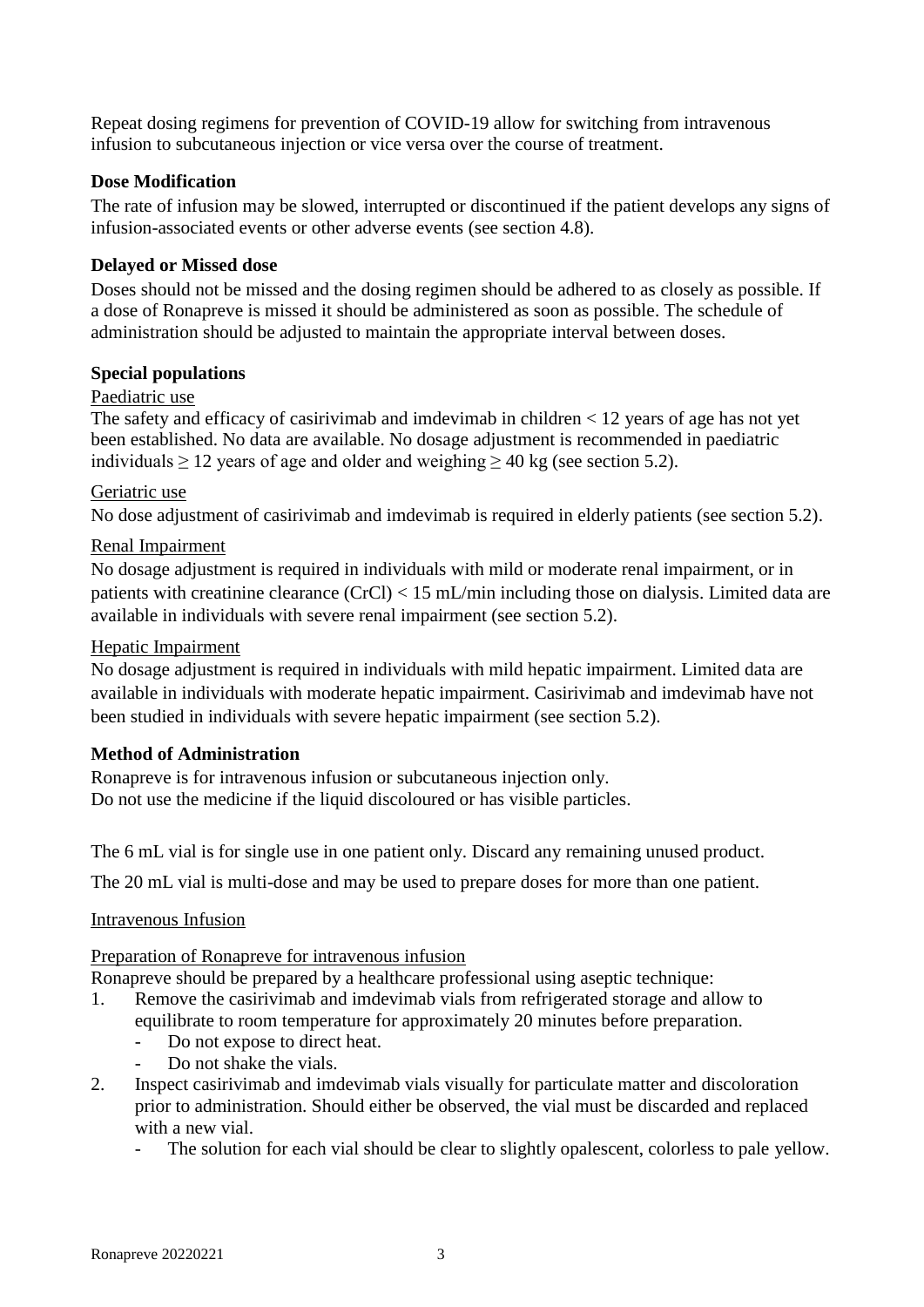- 3. Obtain a prefilled IV infusion bag [made from polyvinyl chloride (PVC) or polyolefin (PO)] containing either 50 mL, 100 mL, 150 mL, or 250 mL of 0.9% Sodium Chloride Injection or 5% Dextrose Injection.
- 4. Withdraw the appropriate volume of casirivimab and imdevimab from each respective vial and inject into a prefilled infusion bag containing 0.9% Sodium Chloride Injection or 5% Dextrose Injection (see Table 1). For any remaining product in the vial, follow the instructions in Section 6.4.
- 5. Gently mix infusion bag by inversion. Do not shake.
- 6. Ronapreve is preservative-free and therefore, the diluted infusion solution should be administered immediately
	- If immediate administration is not possible, store the diluted casirivimab and imdevimab infusion solution at 2 °C to 8 °C for no more than 48 hours and at room temperature up to 25 °C for no more than 12 hours. If refrigerated, allow the infusion solution to equilibrate to room temperature for approximately 30 minutes prior to administration.

The rate of infusion may be slowed, interrupted or discontinued if the patient develops any signs of infusion-associated events or other adverse reactions.

| <b>Indication</b>                        | <b>Ronapreve dose</b><br>(Total)                    | <b>Total</b><br>volume<br>for $1$<br>dose | Volume to be withdrawn from each respective vial<br>and injected into a single prefilled 0.9% sodium<br>chloride or 5% dextrose infusion bag of 50 to 250<br>mL for co-administration |  |  |
|------------------------------------------|-----------------------------------------------------|-------------------------------------------|---------------------------------------------------------------------------------------------------------------------------------------------------------------------------------------|--|--|
| Treatment<br>and Post-                   | 600 mg casirivimab<br>and                           |                                           | 2.5 mL from two 6 mL single -use vials of casirivimab<br>2.5 mL from two 6 mL single-use vials of imdevimab                                                                           |  |  |
| exposure<br>prophylaxis<br>(single dose) | 600 mg imdevimab<br>$(1200 \text{ mg dose})$        | $10 \text{ mL}$                           | 5.0 mL from one 20 mL multidose vial of casirivimab<br>5.0 mL from one 20 mL multidose vial of imdevimab                                                                              |  |  |
| Ongoing                                  | 300 mg casirivimab<br>and                           |                                           | 2.5 mL from one 6 mL single-use vial of casirivimab<br>2.5 mL from one 6 mL single-use vial of imdevimab                                                                              |  |  |
| prophylaxis                              | 300 mg imdevimab<br>$(repeated dose)$ (600 mg dose) | 5mL                                       | 2.5 mL from one 20 mL multidose vial of casirivimab<br>2.5 mL from one 20 mL multidose vial of imdevimab                                                                              |  |  |

|                 | Table 1: Recommended dilution instructions for Ronapreve (casirivimab and imdevimab) |
|-----------------|--------------------------------------------------------------------------------------|
| for IV infusion |                                                                                      |

Administration of Ronapreve by Intravenous Infusion

- Gather the recommended materials for infusion:
	- Polyvinyl chloride (PVC), polyethylene (PE)-lined PVC, or polyurethane (PU) infusion set
	- In-line or add-on 0.2 μm to 5 μm polyethersulfone, polysulfone, or polyamide end filter for IV administration.
- Attach the infusion set to the IV bag.
- Prime the infusion set.
- Administer the entire infusion solution in the bag via pump or gravity through an intravenous line containing a sterile, in-line or add-on 0.2 μm to 5 μm polyethersulfone, polysulfone, or polyamide end filter for IV administration (see Table 2).
- The prepared infusion solution should not be administered simultaneously with any other medication. The compatibility of casirivimab and imdevimab injection with IV solutions and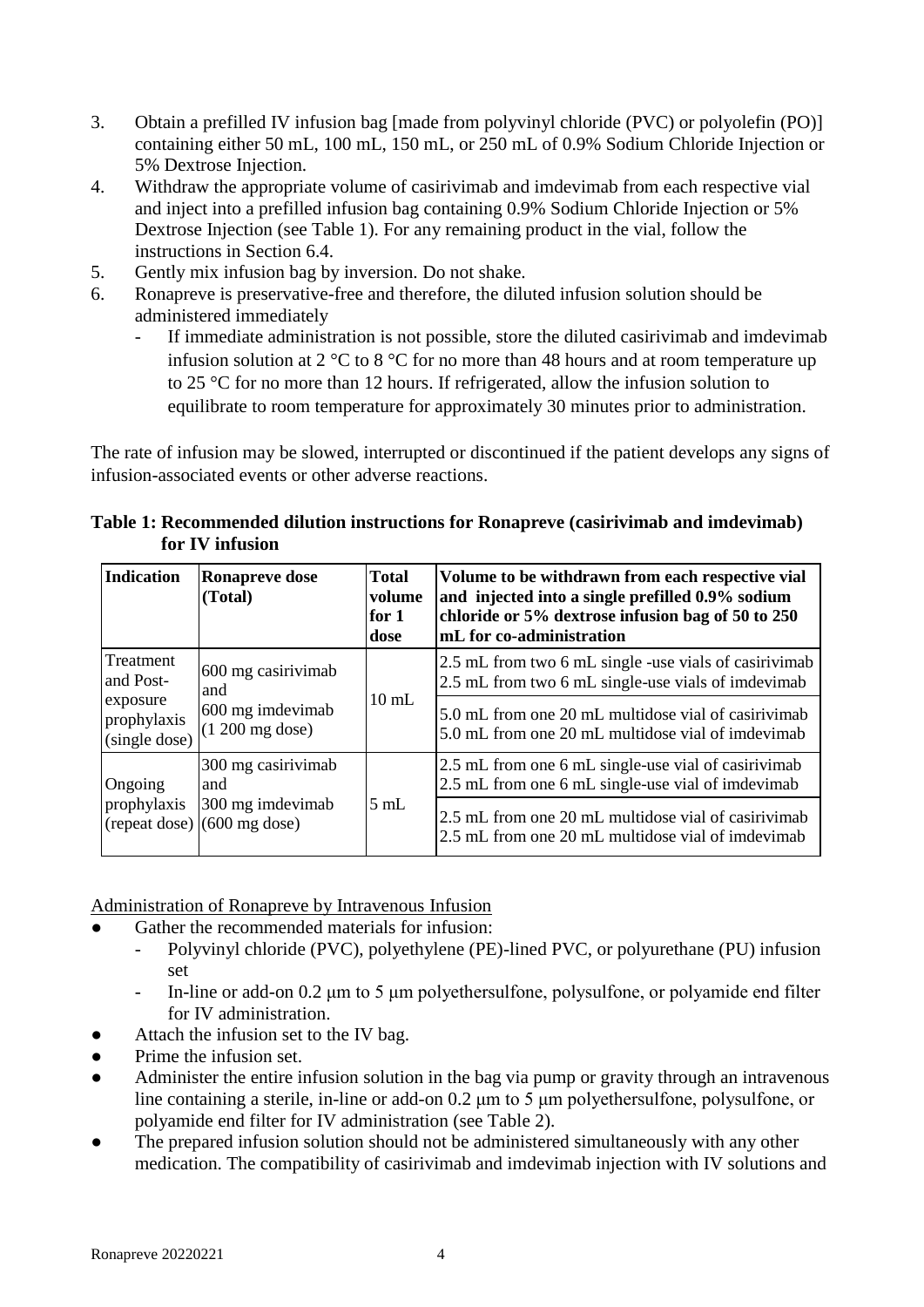medications other than 0.9% Sodium Chloride Injection or 5% Dextrose Injection is not known.

- After infusion is complete, flush the tubing with 0.9% Sodium Chloride Injection or 5% Dextrose Injection to ensure delivery of the required dose.
- Individuals should be monitored post intravenous infusion according to local medical practice.

# **Table 2: Minimum infusion time for IV infusion bag volumes for diluted Ronapreve 600 mg of casirivimab and 600 mg of imdevimab (1 200 mg dose) or 300 mg of casirivimab and 300 mg of imdevimab (600 mg dose)**

| Size of prefilled 0.9%<br><b>Sodium Chloride or</b><br>5% Dextrose infusion<br>bag | <b>Minimum infusion time</b><br>Ronapreve<br>600 mg casirivimab and<br>600 mg imdevimab<br>$(1200 \text{ mg})$ | <b>Minimum infusion time</b><br>Ronapreve<br>300 mg casirivimab and<br>300 mg imdevimab<br>$(600 \text{ mg})$ |
|------------------------------------------------------------------------------------|----------------------------------------------------------------------------------------------------------------|---------------------------------------------------------------------------------------------------------------|
| $50$ mL                                                                            | 20 minutes                                                                                                     | 20 minutes                                                                                                    |
| $100$ mL                                                                           | 20 minutes                                                                                                     | 20 minutes                                                                                                    |
| 150 mL                                                                             | 20 minutes                                                                                                     | 20 minutes                                                                                                    |
| $250$ mL                                                                           | 30 minutes                                                                                                     | 30 minutes                                                                                                    |

Subcutaneous injection

For detailed instructions on the preparation and administration of Ronapreve, see section 6.6.

# Preparation of Ronapreve for Subcutaneous Injection

Remove the casirivimab and imdevimab vial(s) from refrigerated storage and allow to equilibrate to room temperature for approximately 20 minutes before preparation.

Do not expose to direct heat.

Do not shake the vials**.**

Inspect casirivimab and imdevimab vial(s) visually for particulate matter and discoloration prior to administration. Should either be observed, the vial must be discarded and replaced with a new vial. The solution for each vial should be clear to slightly opalescent, colorless to pale yellow.

- 1. Ronapreve should be prepared using the appropriate number of syringes (see Table 3). Obtain 3 mL or 5 mL polypropylene syringes with luer connection and 21-gauge transfer needles.
- 2. Withdraw the appropriate volume of casirivimab and imdevimab from each respective vial into each syringe (see Table 3) for a total of 4 syringes for the 1 200 mg combined total dose and a total of 2 syringes for the 600 mg combined total dose. For any remaining product in the vial, following the instructions in Section 6.4.
- 3. Replace the 21-gauge transfer needle with a 25-gauge or 27-gauge needle for subcutaneous injection.
- 4. This product is preservative-free and therefore, the prepared syringes should be administered immediately. If immediate administration is not possible, store the prepared casirivimab and imdevimab syringes at 2 ºC to 8 ºC for no more than 24 hours and at room temperature up to 25 ºC for no more than 6 hours. If refrigerated, allow the syringes to equilibrate to room temperature for approximately 10 - 15 minutes prior to administration.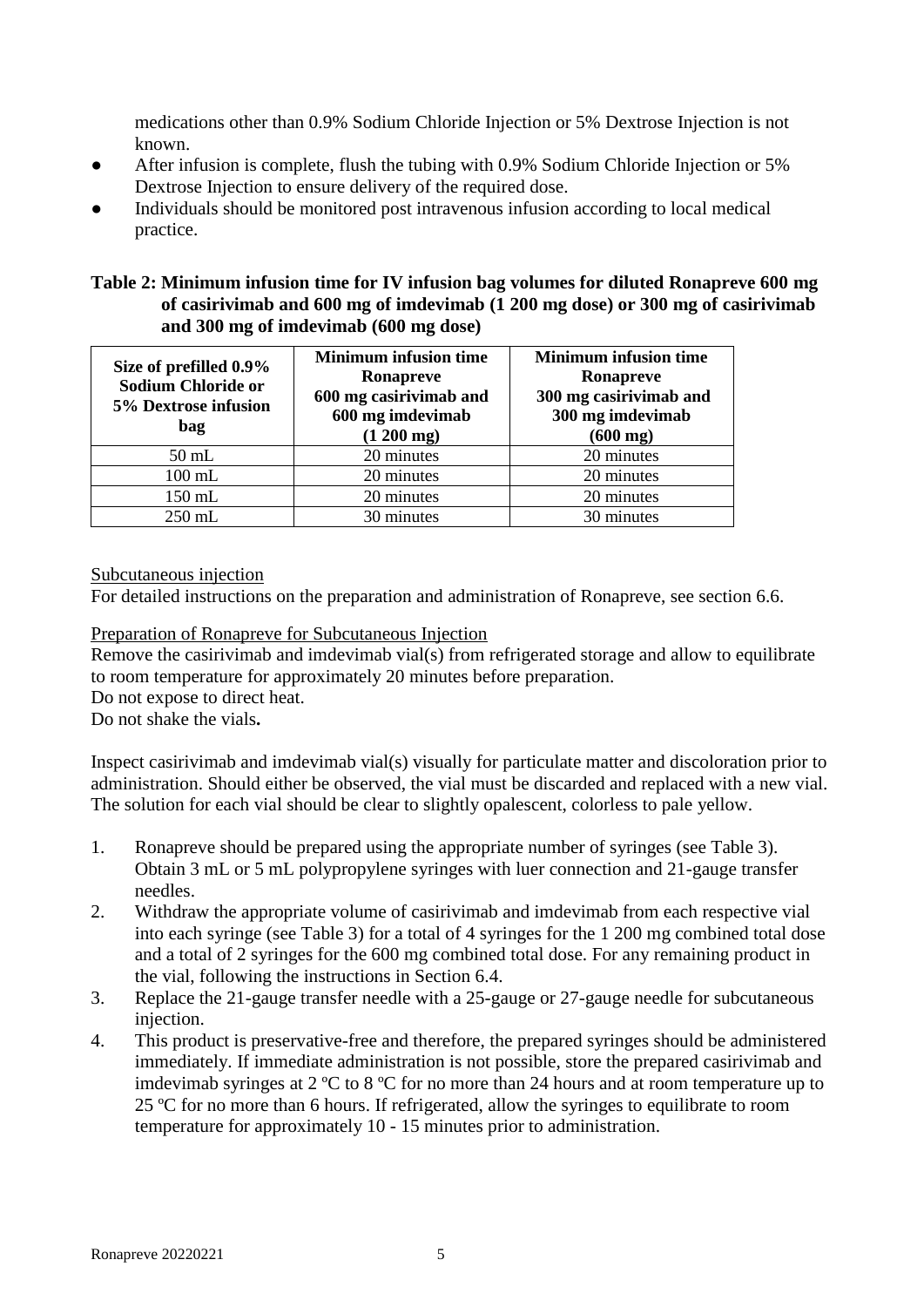| <b>Total</b><br>volume<br><b>Ronapreve dose</b><br>Indication<br>for $1$<br>(Total)<br>dose |                                              |                                              | Volume to be withdrawn to prepare 4 syringes                                                                               |
|---------------------------------------------------------------------------------------------|----------------------------------------------|----------------------------------------------|----------------------------------------------------------------------------------------------------------------------------|
| Treatment<br>and Post-<br>exposure                                                          | 600 mg casirivimab<br>and                    | $10 \text{ mL}$                              | 2.5 mL from two 6 mL single-use vials of casirivimab<br>2.5 mL from two 6 mL single-use vials of imdevimab                 |
| prophylaxis<br>(single dose)                                                                | 600 mg imdevimab<br>$(1200 \text{ mg dose})$ |                                              | $2.5$ mL $(2x)$ from one 20 mL multidose vial of casirivimab<br>$2.5$ mL $(2x)$ from one 20 mL multidose vial of imdevimab |
| <b>Total</b><br>volume<br><b>Ronapreve dose</b><br>Indication<br>for 1<br>(Total)<br>dose   |                                              | Volume to be withdrawn to prepare 2 syringes |                                                                                                                            |
| Ongoing<br>prophylaxis                                                                      | 300 mg casirivimab<br>and                    | 5 mL                                         | 2.5 mL from one 6 mL single-use vial of casirivimab<br>2.5 mL from one 6 mL single-use vial of imdevimab                   |
| (repeat dose)                                                                               | 300 mg imdevimab<br>$(600 \text{ mg dose})$  |                                              | 2.5 mL from one 20 mL multidose vial of casirivimab<br>2.5 mL from one 20 mL multidose vial of imdevimab                   |

**Table 3: Preparation of Ronapreve (casirivimab and imdevimab) for subcutaneous injection**

Administration of Ronapreve by Subcutaneous Injection

- For the administration of Ronapreve 1 200 mg dose (600 mg of casirivimab and 600 mg of imdevimab), gather 4 syringes (see section 4.2, Table 3) and prepare for subcutaneous injections.
- For the administration of Ronapreve 600 mg dose (300 mg of casirivimab and 300 mg of imdevimab), gather 2 syringes (see Table 3) and prepare for subcutaneous injections.
- Administer the subcutaneous injections consecutively, each at a different injection site, into the upper thigh, the upper outer arms, or abdomen, except for 5 cm around the navel. The waistline should be avoided.
- When administering the subcutaneous injections, it is recommended that providers use different quadrants of the abdomen or upper thighs or upper outer arms to space apart each 2.5 mL subcutaneous injection of casirivimab and imdevimab. DO NOT inject into skin that is tender, damaged, bruised, or scarred.

# **4.3 CONTRAINDICATIONS**

Ronapreve is contraindicated in patients with a known hypersensitivity to casirivimab and imdevimab or to any of the excipients listed in section 6.1.

# **4.4 SPECIAL WARNINGS AND PRECAUTIONS FOR USE**

# **Hypersensitivity Reactions including Anaphylaxis**

Hypersensitivity reactions, including anaphylaxis, have been reported with administration of Ronapreve (see section 4.8). If signs or symptoms of a clinically significant hypersensitivity reaction or anaphylaxis occur, immediately discontinue administration and initiate appropriate medications and/or supportive care.

# **Infusion-related reactions**

Infusion-related reactions (IRRs) have been observed with IV administration of Ronapreve. IRRs observed in clinical studies were mostly mild to moderate in severity and were typically observed during or within 24 hours of infusion. The commonly reported signs and symptoms for these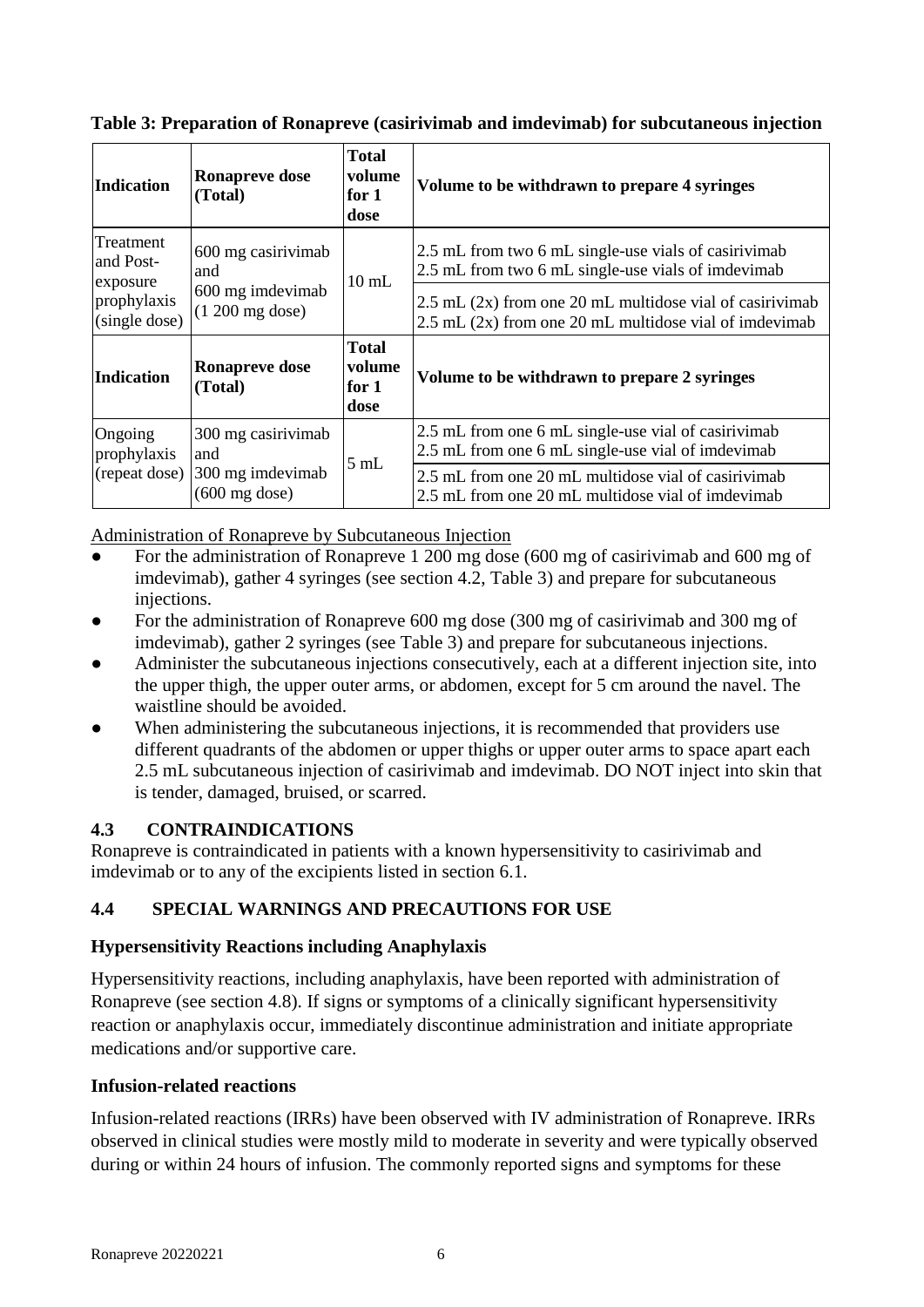reactions included nausea, chills, dizziness (or syncope), rash, urticaria and flushing. However, infusion related reactions may present as severe or life threatening events and may include other signs and symptoms. If an IRR occurs, consider interrupting, slowing or stopping the infusion and administer appropriate medications and/or supportive care.

# **Use in the elderly**

The safety profile of patients who were  $\geq 65$  years old was similar to that in adult patients  $\leq 65$ years old for both IV and SC administration (see section 4.8).

# **Paediatric use**

The safety and efficacy of casirivimab and imdevimab in children < 12 years of age has not yet been established (see section 4.2 and 4.8).

# **Effects on laboratory tests**

No data available.

# **4.5 INTERACTIONS WITH OTHER MEDICINES AND OTHER FORMS OF INTERACTIONS**

No formal drug-drug interaction studies have been performed. Casirivimab and imdevimab are monoclonal antibodies, which are not renally excreted or metabolised by cytochrome P450 enzymes; therefore, interactions with concomitant medications that are renally excreted or that are substrates, inducers, or inhibitors of cytochrome P450 enzymes are unlikely.

# COVID-19 Vaccines

Casirivimab and imdevimab bind to epitopes on spike protein used as immunogen in all COVID-19 vaccines, therefore it is possible that Ronapreve may interfere with the development of effective immune responses to COVID-19 vaccines. Based on the serum half-lives of casirivimab and imdevimab and the risk of reinfection, it is recommended that vaccines against COVID-19 should not be administered for at least 90 days after a dose of Ronapreve.

# **4.6 FERTILITY, PREGNANCY AND LACTATION**

# **Pregnancy**

There are no or limited amount of data from the use of Ronapreve in pregnant women. Animal studies have not been performed with respect to reproductive toxicity. Human immunoglobulin G1 (IgG1) antibodies are known to cross the placenta. It is unknown whether the potential transfer of Ronapreve provides any treatment benefit or risk to the developing fetus. Ronapreve should be used during pregnancy only if the potential benefit justifies the potential risk for the mother and the fetus considering all associated health factors. If a woman becomes pregnant while taking this medicine, the individual should be informed that any potential risk to the fetus is unknown.

# **Breast-feeding**

It is unknown whether casirivimab and imdevimab are excreted in human milk, but maternal IgG is known to be transferred to milk during the first days after birth. As casirivimab and imdevimab directly target the spike protein of SARS-CoV-2 and in view of low systemic absorption after oral ingestion of antibodies, administration of Ronapreve whilst breast-feeding can be considered when clinically indicated.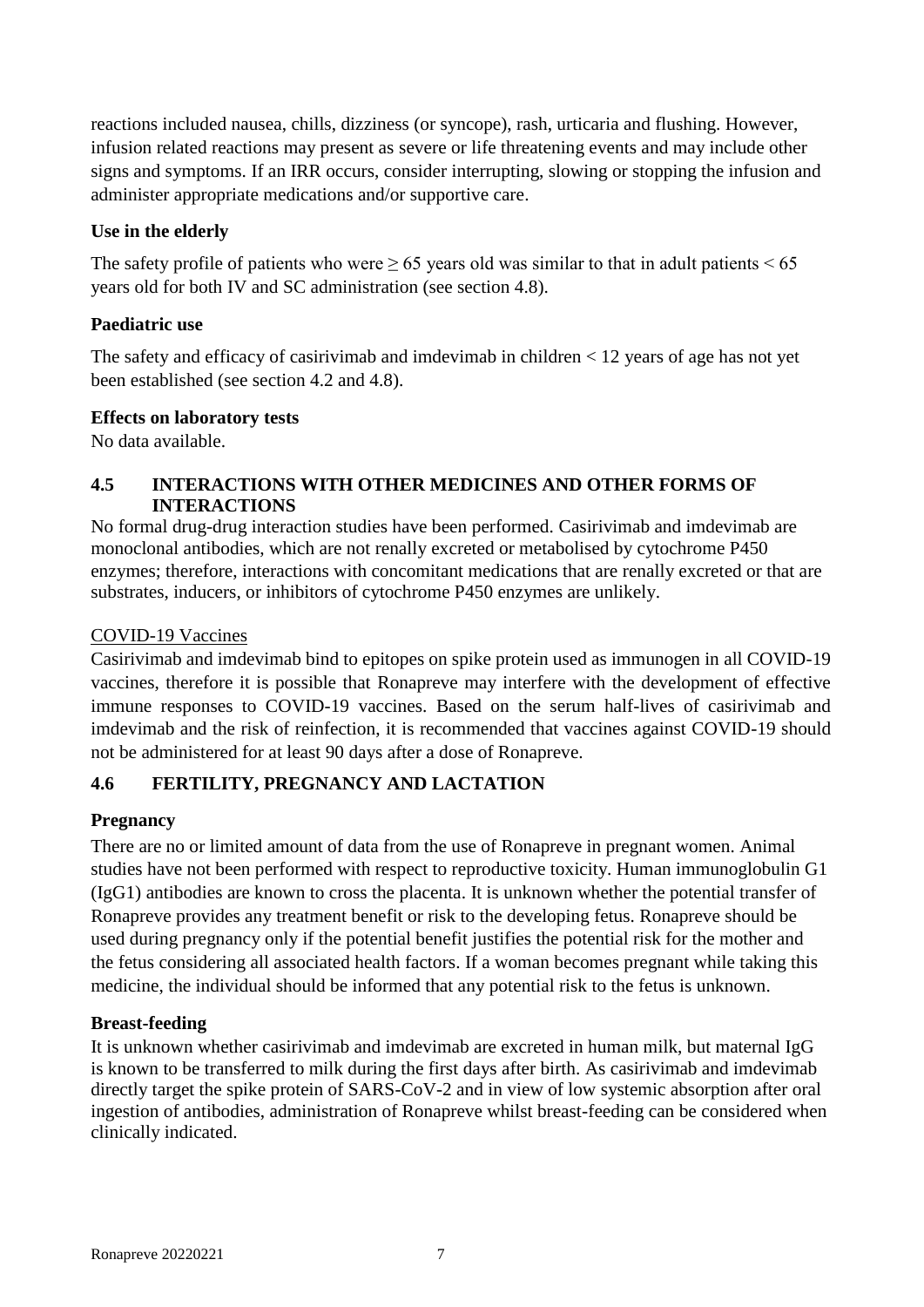# **Fertility**

No fertility studies have been performed.

# **4.7 EFFECTS ON ABILITY TO DRIVE AND USE MACHINES**

Ronapreve has no or negligible influence on the ability to drive and use machines.

# **4.8 UNDESIRABLE EFFECTS**

# **Summary of the safety profile**

Overall, approximately 7116 subjects (approximately 4666 via IV administration and 2450 via subcutaneous administration) have been treated with Ronapreve in clinical trials which support the listed indications. Since Ronapreve can be administered either as intravenous infusion or as subcutaneous injection for the treatment and prevention of COVID-19, the safety profile has been presented in relation to the route of administration. The safety profile of IV administration is primarily based on the pooled safety data analysis of the study COV-2067 (phase 1/2/3) while for the subcutaneous route, it is based primarily on the study COV-2069. Expanded analysis has also been performed on safety data from the supportive studies (COV-20145, HV-2093).

The most frequently reported adverse drug reactions (ADRs) are hypersensitivity reactions which include infusion related reactions and injection site reactions (ISRs).

# **Tabulated summary of adverse reactions from clinical trials**

The adverse reactions in Table 4 are listed below by system organ class and frequency. Frequencies are defined as Very common ( $\geq 1/10$ ), (Common ( $\geq 1/100$  to 1/10), Uncommon  $(> 1/1,000 \text{ to } < 1/100)$ , Rare  $(> 1/10,000 \text{ to } 1/1,000)$ , Very rare  $(< 1/10,000)$ .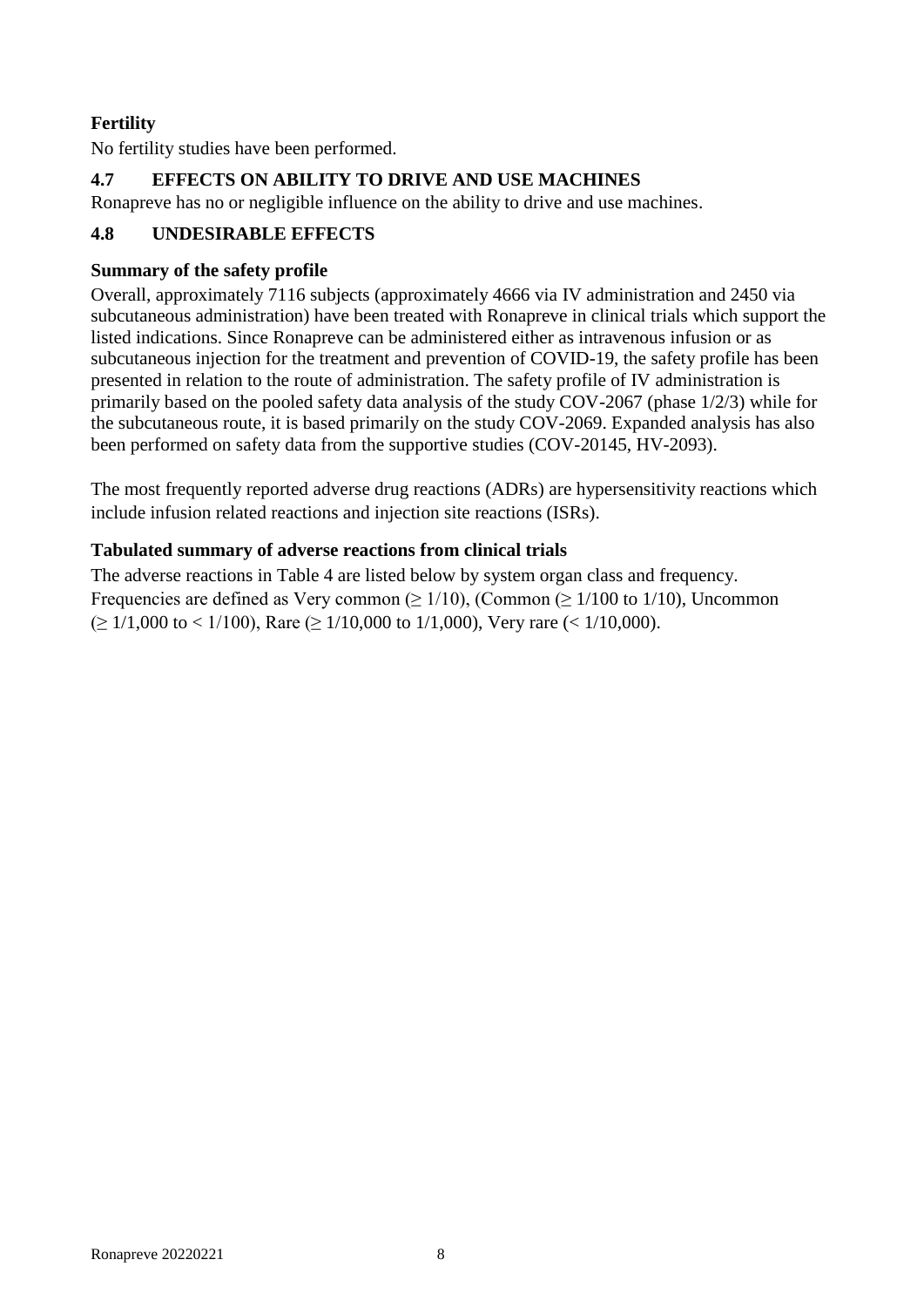| <b>MedDRA System organ class</b>                        | <b>Adverse reaction</b>                    | <b>Frequency in</b><br>study | <b>Frequency</b><br>category |
|---------------------------------------------------------|--------------------------------------------|------------------------------|------------------------------|
|                                                         | <b>Intravenous administration</b>          |                              |                              |
| Immune system disorders                                 | Anaphylaxis <sup>3</sup>                   | $0.02\%$ <sup>3</sup>        | Rare                         |
| Nervous system disorders                                | Dizziness <sup>2*</sup>                    | $0.2\%$ <sup>2</sup>         | Uncommon                     |
| Vascular disorders                                      | Flushing <sup>2*</sup>                     | $< 0.1\%$ <sup>2</sup>       | Rare                         |
| Gastrointestinal disorders                              | Nausea <sup>2*</sup>                       | $0.4\%$ <sup>2</sup>         | Uncommon                     |
| Skin and subcutaneous tissue                            | Rash <sup>2</sup>                          | $0.1\%$ <sup>2</sup>         | Uncommon                     |
| disorders                                               | Urticaria <sup>2*</sup>                    | $< 0.1\%$ <sup>2</sup>       | Rare                         |
| General disorders and<br>administration site conditions | Chills <sup>2*</sup>                       | $0.1\%$ <sup>2</sup>         | Uncommon                     |
| Injury, poisoning and<br>procedural complications       | Infusion related<br>reactions <sup>2</sup> | $0.1\%$ <sup>2</sup>         | Uncommon                     |
|                                                         | <b>Subcutaneous administration</b>         |                              |                              |
| Blood and lymphatic system<br>disorders                 | Lymphadenopathy <sup>1, 4*</sup>           | $0.5\%$ <sup>4</sup>         | Uncommon                     |
| Nervous system disorders                                | Dizziness <sup>5</sup>                     | $0.4\%$ <sup>5</sup>         | Uncommon                     |
| Skin and subcutaneous tissue<br>disorders               | Pruritus <sup>5*</sup>                     | $< 0.1\%$ <sup>5</sup>       | Rare                         |
| General disorders and<br>administration site conditions | Injection site<br>reactions <sup>5</sup>   | $4.2\%$ <sup>5</sup>         | Common                       |

|  |  |  |  | Table 4: Tabulated list of adverse reactions identified from Clinical Trials |  |  |  |
|--|--|--|--|------------------------------------------------------------------------------|--|--|--|
|--|--|--|--|------------------------------------------------------------------------------|--|--|--|

<sup>1</sup> Observed with repeat dose subcutaneous administration in Study HV-2093

<sup>2</sup> Frequency determined from study COV 2067

<sup>3</sup> Frequency determined from studies using IV administration (2066, 2067 and 20145)

<sup>4</sup>Frequency determined from study HV 2093 (repeat dose subcutaneous study)

<sup>5</sup> Frequency determined from study COV 2069. ISR include erythema, pruritus, ecchymosis, oedema, pain, tenderness and urticaria

\* In some cases, symptoms of IRRs and ISRs have been reported as individual ADRs

# **Description of selected adverse drug reactions from clinical trials**

#### Hypersensitivity Including Anaphylaxis

The following hypersensitivity reactions of varying severity were observed across the clinical development programme.

Anaphylaxis/anaphylactic reaction has been observed in the clinical development programme but was a very rare event and occurred within 1 hour of completion of the infusion and resolved after supportive treatment, which included epinephrine (see section 4.4).

# Infusion-related reactions (IRR)

Infusion-related reactions have been observed with IV administration of casirivimab and imdevimab across all dose groups in clinical studies. These reactions were mostly mild to moderate in severity and were typically observed during or within 24 hours of infusion and resolved either without intervention or with usual standard of care. Commonly reported signs and symptoms for infusion related reactions included nausea, chills, dizziness (or syncope), rash, urticaria and flushing. Other known clinical presentations of IRR may also be expected (see section 4.4).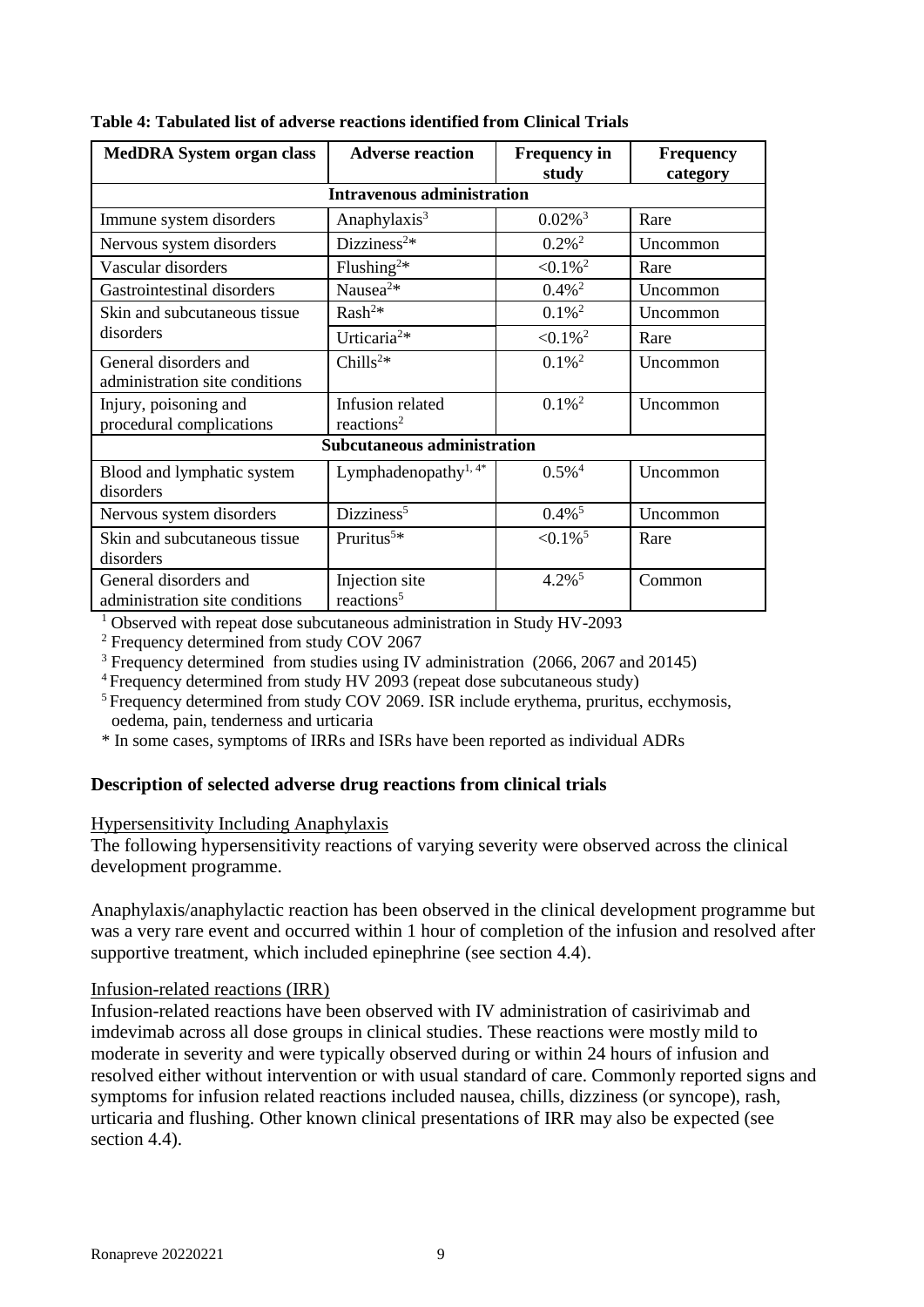### Injection Site Reactions (ISR)

Injection site reactions were reported in all studies with subcutaneous administration including single dose and repeat dose studies. All ISRs were mainly local, mild to moderate in severity and resolved either without intervention or with usual standard of care. Commonly reported signs and symptoms for these reactions included erythema, pruritis, ecchymosis, oedema, pain/tenderness and urticaria. In the repeat dose study, (HV-2093) localised lymphadenopathy was also observed.

### Paediatric Population

IV administration (Treatment population): No data are available for paediatric patients < 18 years old.

Subcutaneous administration: 45 (3%) and 21 (14%) adolescents  $\geq$  12 and < 18 years old received treatment with Ronapreve in study COV-2069 cohort A and B, respectively and safety profile observed was similar to that in adult patients.

#### Elderly

IV administration: In study COV-2067, 485 (12%) patients who were  $\geq$  65 years old, received treatment with Ronapreve. The safety profile of these patients was similar to that in adult patients < 65 years old.

Subcutaneous administration: In studies COV-2069 (cohort A and cohort B) and HV-2093, a total of 120 (9%), 15 (10.0%) and 90 (12%) individuals who were  $\geq$  65 years old respectively, were treated with Ronapreve and the safety profile was similar to adults < 65 years old.

# **Postmarketing Experience**

Not applicable

# **Reporting of suspected adverse reactions**

Reporting suspected adverse reactions after authorisation of the medicine is important. It allows continued monitoring of the benefit/risk balance of the medicine. Healthcare professionals are asked to report any suspected adverse reactions [https://nzphvc.otago.ac.nz/reporting/.](https://nzphvc.otago.ac.nz/reporting/)

# **4.9 OVERDOSE**

Doses up to 8 000 mg (4 000 mg each of casirivimab and imdevimab, approximately 7-times the recommended dose) have been administered in clinical trials with no new safety concerns identified. The safety profile for 8 000 mg IV was not substantially different to that for the recommended dose.

There is no known specific antidote for casirivimab and imdevimab overdose. Treatment of overdose should consist of general supportive measures including monitoring of vital signs and observation of the clinical status of the patient.

For advice on the management of overdose please contact the National Poisons Centre on 0800 POISON (0800 764766).

# **5. PHARMACOLOGICAL PROPERTIES**

# **5.1 PHARMACODYNAMIC PROPERTIES**

#### Casirivimab:

Pharmacotherapeutic group: Not yet assigned. ATC code: Not yet assigned.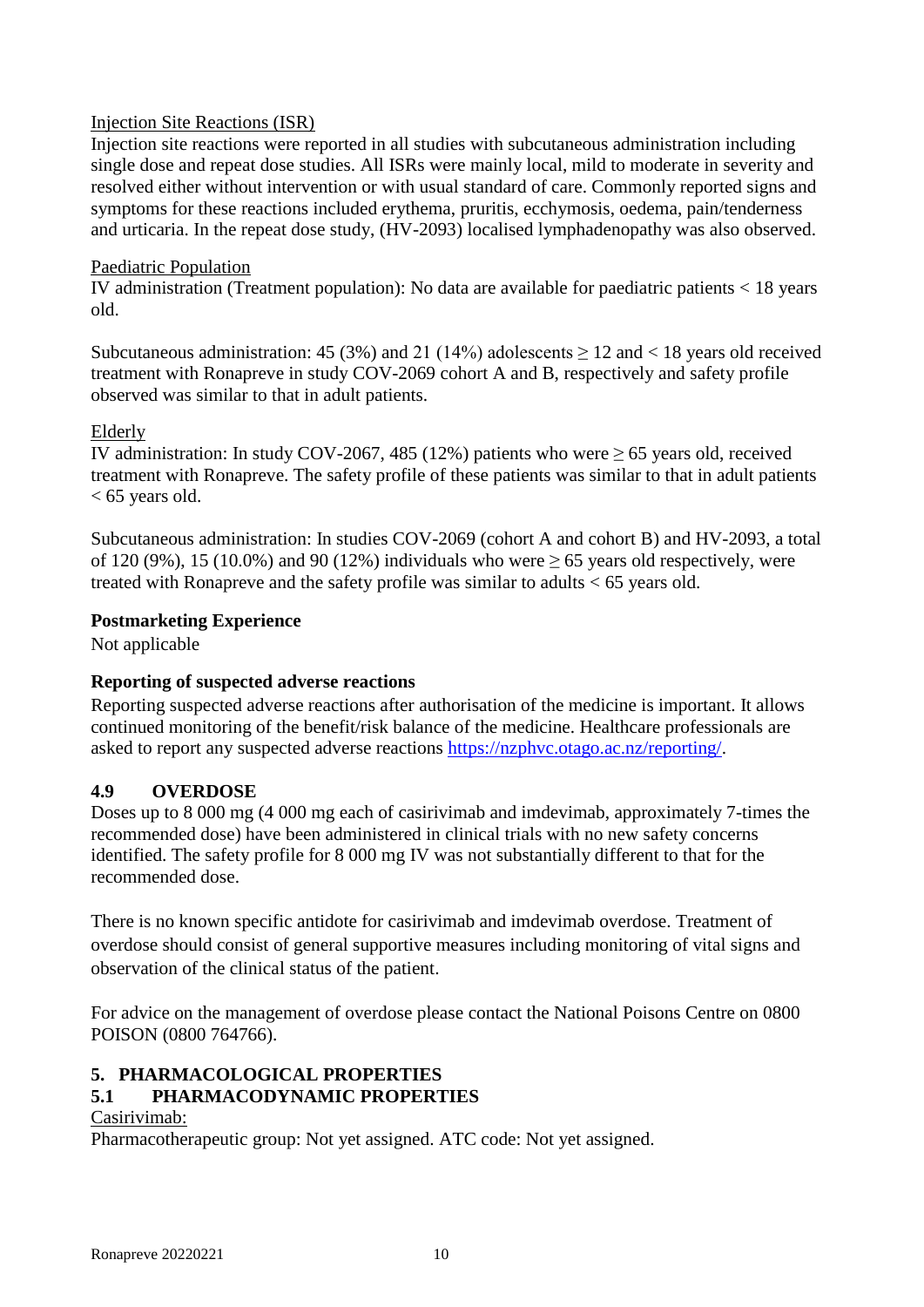# Imdevimab:

Pharmacotherapeutic group: Not yet assigned. ATC code: Not yet assigned.

# **Mechanism of Action**

Casirivimab ( $IgGI\kappa$ ) and imdevimab ( $IgGI\lambda$ ) are two recombinant human monoclonal antibodies which are unmodified in the Fc regions. Casirivimab and imdevimab bind to non-overlapping epitopes of the spike protein receptor binding domain (RBD) of SARS-CoV-2 with dissociation constants  $K_D = 45.8$  pM and 46.7 pM, respectively. Casirivimab, imdevimab and casirivimab and imdevimab together blocked RBD binding to the human ACE2 receptor with  $IC_{50}$  values of 56.4 pM, 165 pM and 81.8 pM, respectively.

# **In-vitro antiviral activity**

In a SARS-CoV-2 virus neutralisation assay in Vero E6 cells, casirivimab, imdevimab, and casirivimab and imdevimab together neutralised SARS-CoV-2 (USA-WA1/2020 isolate) with EC<sub>50</sub> values of 37.4 pM (0.006 μg/mL), 42.1 pM (0.006 μg/mL), and 31.0 pM (0.005 μg/mL) respectively.

# Resistance

There is a potential risk of treatment failure due to the development of viral variants that are resistant to casirivimab and imdevimab administered together.

The neutralising activity of casirivimab, imdevimab, and casirivimab and imdevimab together was assessed against S protein variants, including known Variants of Concern/Interest, variants identified in in vitro escape studies, and variants from publicly available SARS-CoV-2 genome data obtained from the Global Initiative on Sharing All Influenza Data (GISAID).

Casirivimab and imdevimab neutralising activity against all the Variants of Concern/Interest are shown in Table 5.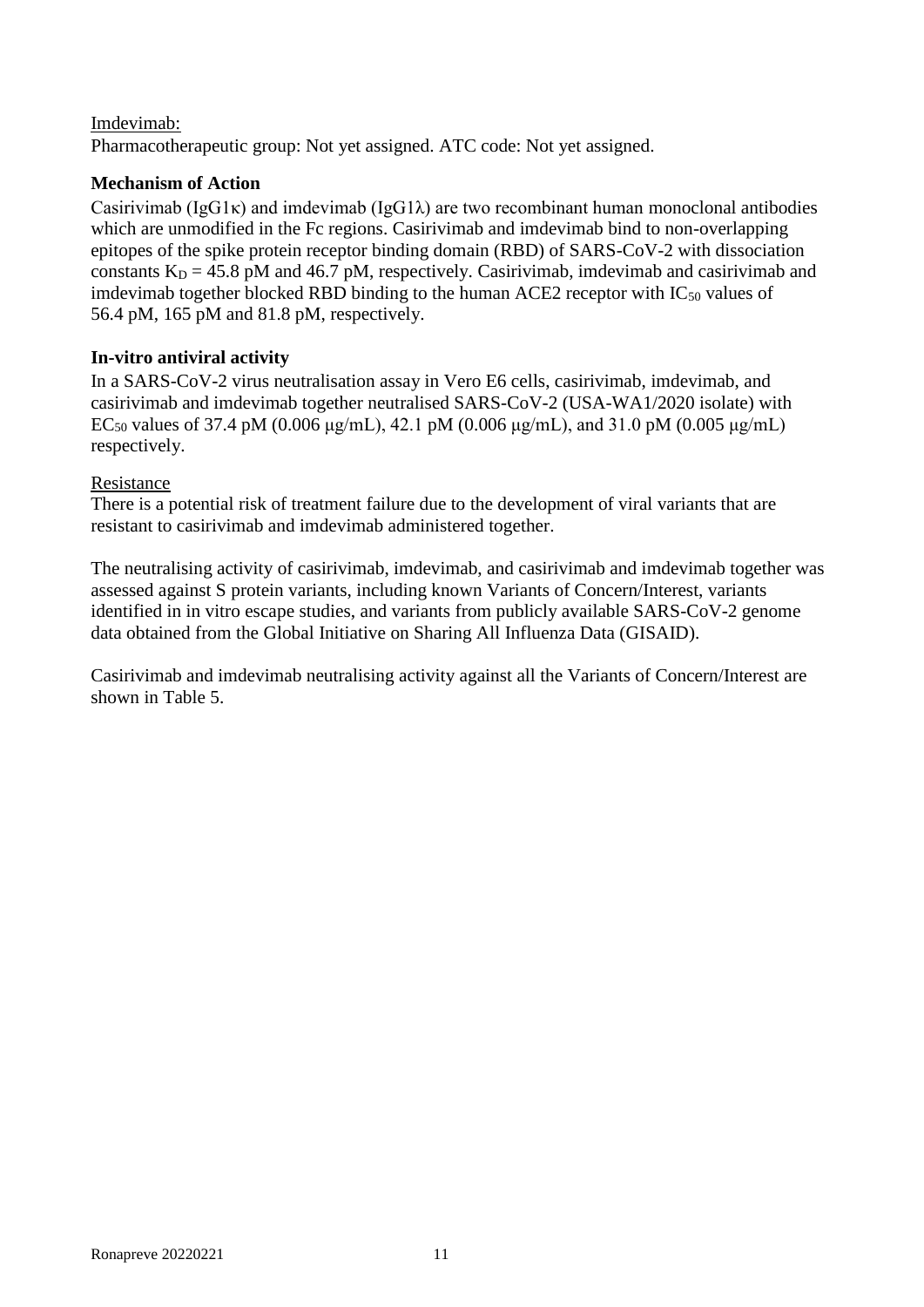# **Table 5: Pseudotyped virus-like particle neutralisation data for full sequence or key SARS-CoV-2 S-protein variant substitutions from Variants of Interest/Concern\* with casirivimab and imdevimab alone or together**

| <b>Lineage with Spike</b><br>protein substitutions          | <b>Key substitutions</b><br>tested | <b>Reduced</b><br>susceptibility to<br>casirivimab and<br>imdevimab<br>together | <b>Reduced</b><br>susceptibility to<br>casirivimab<br>alone | <b>Reduced</b><br>susceptibility to<br>imdevimab<br>alone |
|-------------------------------------------------------------|------------------------------------|---------------------------------------------------------------------------------|-------------------------------------------------------------|-----------------------------------------------------------|
| B.1.1.7 (UK<br>origin/Alpha)                                | Full S protein <sup>a</sup>        | no change <sup>e</sup>                                                          | no change <sup>e</sup>                                      | no change <sup>e</sup>                                    |
| B.1.351 (South Africa<br>origin/Beta)                       | Full S protein <sup>b</sup>        | no change <sup>e</sup>                                                          | 45-fold                                                     | no change <sup>e</sup>                                    |
| P.1 (Brazil<br>origin/Gamma)                                | Full S protein <sup>c</sup>        | no change <sup>e</sup>                                                          | $418$ -fold                                                 | no change <sup>e</sup>                                    |
| B.1.427/B.1.429<br>(California<br>origin/Epsilon)           | L452R                              | no change <sup>e</sup>                                                          | no change <sup>e</sup>                                      | no change <sup>e</sup>                                    |
| <b>B.1.526 (New York)</b><br>$origin/lota)$ <sup>f</sup>    | E484K                              | no change <sup>e</sup>                                                          | $25$ -fold                                                  | no change <sup>e</sup>                                    |
| B.1.617.1/B.1.617.3<br>(India origin/Kappa)                 | L452R+E484Q                        | no change <sup>e</sup>                                                          | 7-fold                                                      | no change <sup>e</sup>                                    |
| B.1.617.2/AY.3 (India<br>origin/Delta)                      | L452R+T478K                        | no change <sup>e</sup>                                                          | no change <sup>e</sup>                                      | no change <sup>e</sup>                                    |
| AY.1/AY.2 <sup>g</sup><br>(India origin/Delta<br>$[+K417N]$ | K417N+L452R+<br>T478K <sup>d</sup> | no change <sup>e</sup>                                                          | 9-fold                                                      | no change <sup>e</sup>                                    |
| B.1.621/B.1.621.1<br>(Colombia origin/Mu)                   | R346K, E484K,<br><b>N501Y</b>      | no change <sup>e</sup>                                                          | 23-fold                                                     | no change <sup>e</sup>                                    |
| C.37 (Peru<br>origin/Lambda)                                | L452Q+F490S                        | no change <sup>e</sup>                                                          | no change <sup>e</sup>                                      | no change <sup>e</sup>                                    |
| B.1.1.529/BA.1<br>(Omicron)                                 | Full S protein <sup>h</sup>        | $>1013$ -fold                                                                   | $>1732$ -fold                                               | $>754$ -fold                                              |

<sup>a</sup> Pseudotyped VLP expressing the entire variant spike protein was tested. The following changes from wild-type spike protein are found in the variant: del69-70, del145, N501Y, A570D, D614G, P681H, T716I, S982A, D1118H.

b Pseudotyped VLP expressing the entire variant spike protein was tested. The following changes from wild-type spike protein are found in the variant: D80Y, D215Y, del241-243, K417N, E484K, N501Y, D614G, A701V.

<sup>c</sup> Pseudotyped VLP expressing the entire variant spike protein was tested. The following changes from wild-type spike protein are found in the variant: L18F, T20N, P26S, D138Y, R190S, K417T, E484K, N501Y, D614G, H655Y, T1027I, V1176F

<sup>d</sup> For AY.1: Pseudotyped VLP expressing the entire variant spike protein was tested. The following changes from wild-type spike protein are found in the variant: (T19R, G142D, E156G, F157-, F158-, K417N, L452R, T478K, D614G, P681R, D950N).

 $e^{\circ}$  No change:  $\leq$  5-fold reduction in susceptibility.

<sup>f</sup> Not all isolates of the New York lineage harbor the E484K substitution (as of February 2021).

<sup>g</sup> Commonly known as "Delta plus".

<sup>h</sup> Pseudotyped VLP expressing the entire variant spike protein was tested. The following changes from wild-type spike protein are found in the variant: A67V, del69-70, T95I, G142D/del143-145, del211/L212I, ins214EPE, G339D, S371L, S373P, S375F, K417N, N440K, G446S, S477N, T478K, E484A, Q493R, G496S, Q498R, N501Y, Y505H, T547K, D614G, H655Y, N679K, P681H, N764K, D796Y, N856K, Q954H, N969K, L981F.

\*Variants of interest/concern as defined by the Centers for Disease Control and Prevention (CDC, 2021) {https://www.cdc.gov/coronavirus/2019-ncov/variants/variant-info.html}

See Table 6 for a comprehensive list of authentic SARS-CoV-2 Variants of Concern/Interest assessed for susceptibility to casirivimab and imdevimab alone and together.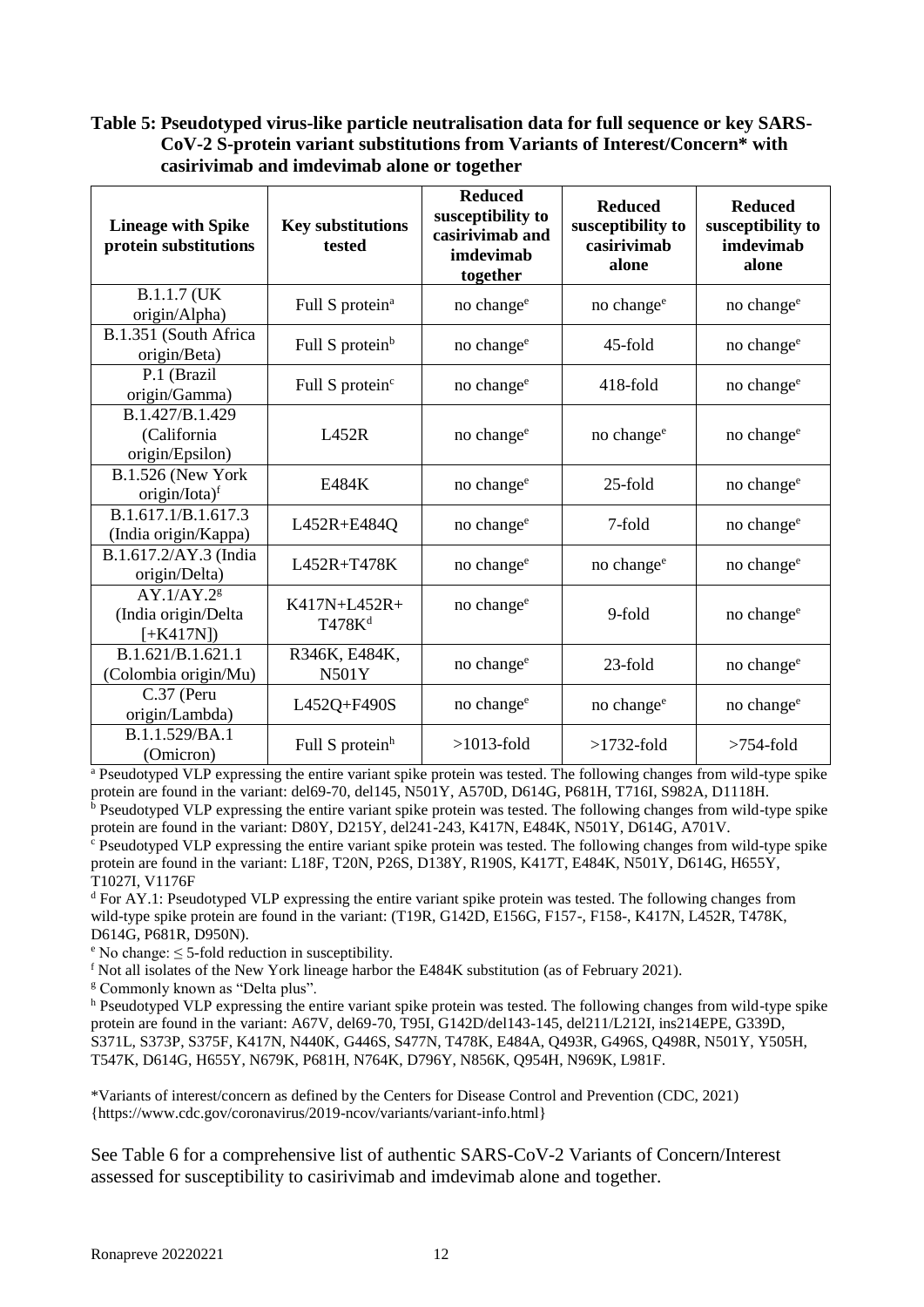| <b>Lineage with Spike</b><br>protein substitution | <b>Reduced susceptibility</b><br>to casirivimab and<br>imdevimab together | <b>Reduced susceptibility</b><br>to casirivimab alone | <b>Reduced susceptibility</b><br>to imdevimab alone |
|---------------------------------------------------|---------------------------------------------------------------------------|-------------------------------------------------------|-----------------------------------------------------|
| <b>B.1.1.7 (UK)</b><br>origin/Alpha)              | no change <sup>a</sup>                                                    | no change <sup>a</sup>                                | no change <sup>a</sup>                              |
| B.1.351 (South Africa<br>origin/Beta)             | no change <sup>a</sup>                                                    | 5-fold                                                | no change <sup>a</sup>                              |
| P.1 (Brazil<br>origin/Gamma)                      | no change <sup>a</sup>                                                    | $371$ -fold                                           | no change <sup>a</sup>                              |
| B.1.617.1 (India<br>origin/Kappa)                 | no change <sup>a</sup>                                                    | 6-fold                                                | no change <sup>a</sup>                              |
| B.1.617.2 (India<br>origin/Delta)                 | no change <sup>a</sup>                                                    | no change <sup>a</sup>                                | no change <sup>a</sup>                              |

### **Table 6: Neutralisation data for authentic SARS-CoV-2 variants with casirivimab and imdevimab alone or together**

<sup>a</sup> No change:  $\leq$  5-fold reduction in susceptibility.

#### Immune Response Attenuation

There is a theoretical risk that antibody administration may attenuate the endogenous immune response to SARS-CoV-2 and make individuals more susceptible to re-infection.

### **Pharmacodynamic effect**

Study COV-2067 evaluated Ronapreve with doses up to 7 times the recommended dose (600 mg casirivimab and 600 mg imdevimab; 1 200 mg casirivimab and 1 200 mg imdevimab; 4 000 mg casirivimab and 4 000 mg imdevimab) in ambulatory patients with COVID-19. A flat dose-response relationship for efficacy was identified for Ronapreve at all doses, based on viral load and clinical outcomes. Similar reductions in viral load (log<sub>10</sub> copies/mL) were observed in subjects for the (600 mg casirivimab and 600 mg imdevimab) IV and (600 mg casirivimab and 600 mg imdevimab) subcutaneous doses.

# COV-20145

COV-20145 is a Phase 2 randomised, double-blind, placebo-controlled, parallel group study to assess the dose response profile of single IV or single subcutaneous doses of Ronapreve in outpatients with SARS-CoV-2 infection. Treatment was initiated within 3 days of obtaining a positive SARS-CoV-2 infection test result in 803 patients not at high risk of severe disease (symptomatic with no risk factors / asymptomatic). Subjects were randomised into treatment arms and placebo arms including 116 subjects who were randomised to receive an IV dose of 1 200 mg of Ronapreve (600 mg of casirivimab and 600 mg of imdevimab).

The pre-specified primary endpoint was the time weighted average (TWA) daily change from baseline in viral load (log10 copies/mL), as measured by RT-qPCR in nasopharyngeal swab samples, from Day 1 to Day 7 in subjects with a positive SARS-CoV-2 RT-qPCR result and seronegative at baseline i.e., the seronegative modified full analysis set (seronegative mFAS). Treatment with 1 200 mg IV Ronapreve resulted in a statistically significant reduction in the TWA from baseline to Day 7 in viral load compared to placebo  $(-0.56 \log 10 \text{ copies/mL}, p < 0.0007)$ . The largest reductions in viral load relative to placebo occurred in patients with high viral load  $(>107$ copies/mL) with a difference in TWA from Day 1 through Day 7 of -0.85 log10 copies/mL ( $p <$ 0.0001). Figure 1 shows the mean change from baseline in SARS-CoV-2 viral load over time.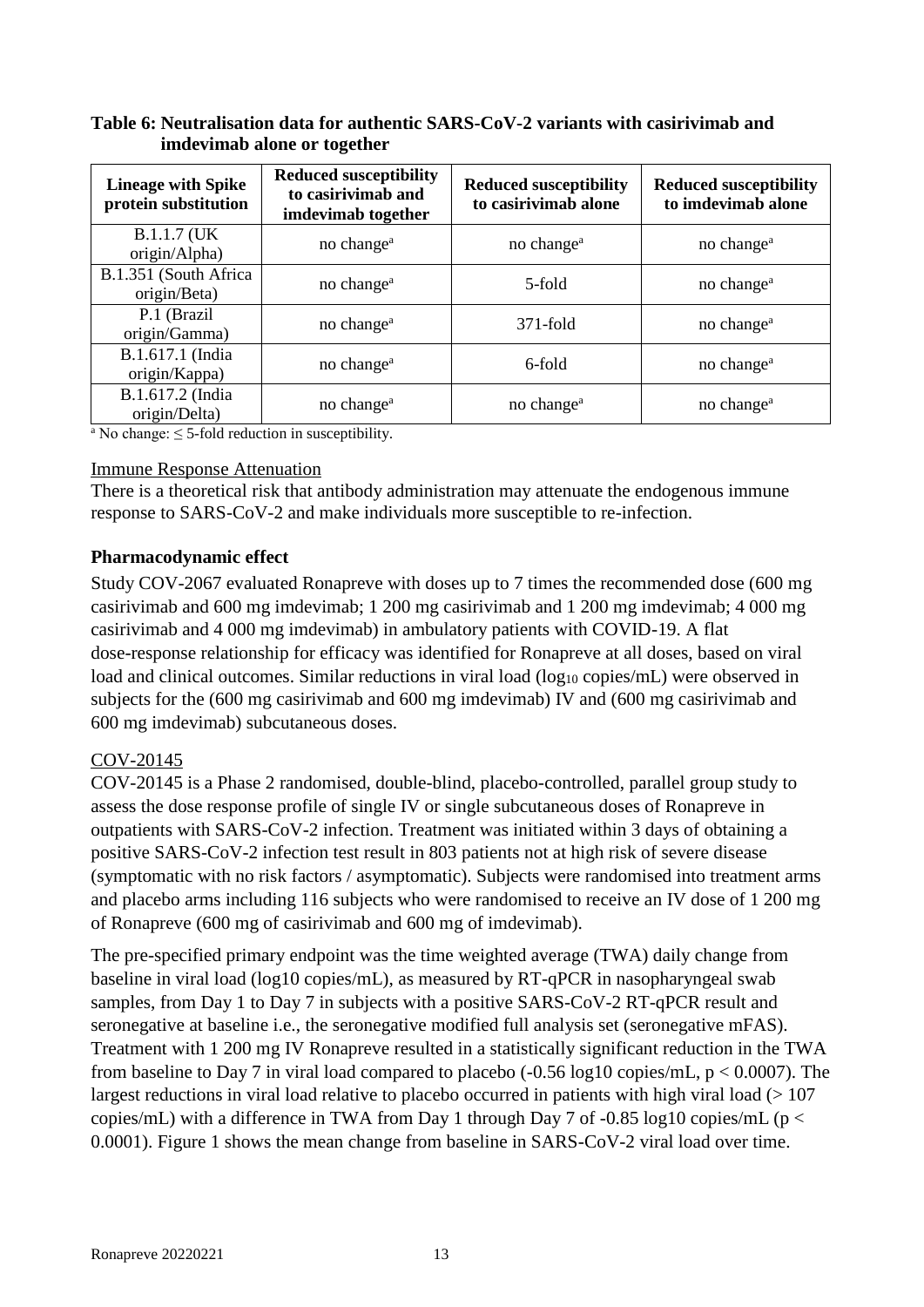**Figure 1: Mean Change in viral load (log<sup>10</sup> copies/mL) at each visit from baseline to Day 7 in subjects receiving 1 200 mg IV and 1 200 mg SC (Seronegative mFAS) Study COV-20145**



### **Clinical trials**

Treatment of COVID-19

#### *Study COV-2067*

COV-2067 is a randomised, double-blinded, placebo-controlled clinical trial evaluating Ronapreve (casirivimab and imdevimab) for the treatment of subjects with symptomatic COVID-19 who are not hospitalised and who do not require supplemental oxygen. Eligible subjects were adults who were within 7 days of symptom onset and who had at least one risk factor for severe COVID-19 (these included age > 50 years, obesity defined as  $BMI > 30$  kg/m2, cardiovascular disease including hypertension, chronic lung disease including asthma, type 1 and 2 diabetes mellitus, chronic kidney disease including those on dialysis, chronic liver disease, pregnancy and immunosuppressed).

In Phase 3 (Cohort 1) of this trial, subjects not previously vaccinated against SARS-CoV-2, with at least one risk factor for severe COVID-19 were randomised to a single intravenous infusion of Ronapreve 1 200 mg (600 mg of casirivimab and 600 mg of imdevimab) ( $n = 838$ ), Ronapreve 2 400 mg (1 200 mg of casirivimab and 1 200 mg of imdevimab) ( $n = 1$  529), Ronapreve 8 000 mg (4 000 mg of casirivimab and 4 000 mg of imdevimab) (n = 700), or placebo (n = 1 500) groups. The two Ronapreve doses at the start of Phase 3 were 8 000 mg and 2 400 mg; however, based on Phase 1/2 efficacy analyses showing that the 8 000 mg and 2 400 mg doses were similar, the Phase 3 portion of the protocol was amended to compare 2 400 mg dose vs. placebo and 1 200 mg dose vs. placebo. Comparisons were between subjects randomised to the specific Ronapreve dose and subjects who were concurrently randomised to placebo.

At baseline, in all randomised subjects with at least one risk factor, the median age was 50 years (with 13% of subjects ages 65 years or older), 52% of the subjects were female, 84% were White,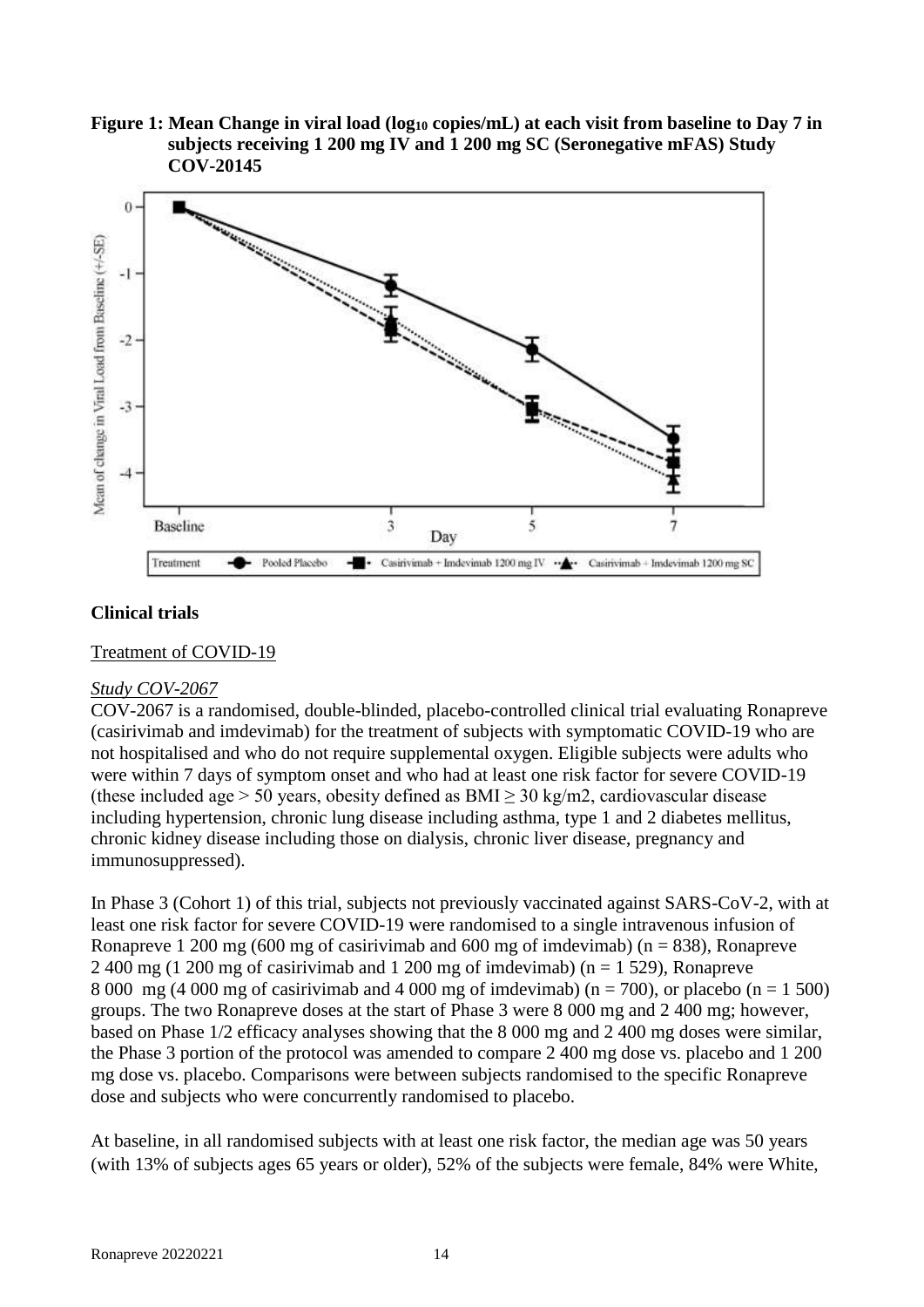5% were Black or African American; 36% identified as Hispanic or Latino. The baseline demographics and disease characteristics were well balanced across the casirivimab and imdevimab and placebo treatment groups.

### *Primary endpoint*

The primary endpoint was the proportion of subjects with ≥ 1 COVID-19-related hospitalisation or all-cause death through Day 29.

|                                                                                 | 1 200 mg IV    | <b>Placebo</b> | 2400 mg IV   | <b>Placebo</b> |
|---------------------------------------------------------------------------------|----------------|----------------|--------------|----------------|
|                                                                                 | $n = 736$      | $n = 748$      | $n = 1,355$  | $n = 1,341$    |
| Patients with $\geq 1$ COVID-19-related hospitalisation or death through day 29 |                |                |              |                |
| Risk reduction                                                                  | 70%            |                | 71%          |                |
|                                                                                 | $(p = 0.0024)$ |                | (p < 0.0001) |                |
| Number of patients                                                              | $7(1.0\%)$     | $24(3.2\%)$    | $18(1.3\%)$  | $62(4.6\%)$    |
| with events                                                                     |                |                |              |                |

| Table 9: Summary of primary endpoint Phase 3 results from Study COV-2067 |  |  |  |  |  |
|--------------------------------------------------------------------------|--|--|--|--|--|
|                                                                          |  |  |  |  |  |

mFAS: modified full analysis set included those subjects with a positive SARS-CoV-2 RT-qPCR result from nasopharyngeal (NP) swab at randomisation, and with at least one risk factor for severe COVID-19.

Overall, similar effects were observed for Ronapreve 1 200 mg (600 mg of casirivimab and 600 mg of imdevimab) and Ronapreve 2 400 mg (1 200 mg of casirivimab and 1 200 mg of imdevimab) doses, indicating the absence of a dose effect.

### *Key Secondary Endpoints*

#### *Time to COVID-19 symptom resolution*

The median time to symptom resolution, as recorded in a trial specific daily symptom diary, was reduced from 14 days with placebo to 10 days with both doses of casirivimab and imdevimab  $(p<0.0001)$ .

# Prevention of COVID-19

The data supporting prevention of COVID-19 are based on the efficacy analysis of data from the Phase 3 COV-2069 trial. This is a randomised, double-blind, placebo-controlled clinical trial of Ronapreve (casirivimab and imdevimab) for prevention of COVID-19 in household contacts of individuals infected with SARS-CoV-2 (index case). Subjects had not been previously vaccinated against SARS-CoV-2.

The trial enrolled subjects who were asymptomatic and who lived in the same household with a SARS-CoV-2 infected patient. Subjects were randomised 1:1 to a single dose of Ronapreve 1 200 mg (600 mg of casirivimab and 600 mg of imdevimab) or placebo administered subcutaneously within 96 hours of collection of the first index case sample that gave a positive result (RT-qPCR) for SARS-CoV-2. Subjects with a negative SARS-CoV-2 RT-qPCR test result, representing a mix of pre- and post-exposure prevention patients, joined Cohort A (2069-A). Subjects with a positive SARS-CoV-2 RT-qPCR test result, representing a cohort solely of post-exposure prevention patients, joined Cohort B (2069-B). Baseline serology test results were used to further define analysis populations (seronegative subjects were considered not to have a prior infection whereas seropositive subjects were considered to have a prior infection).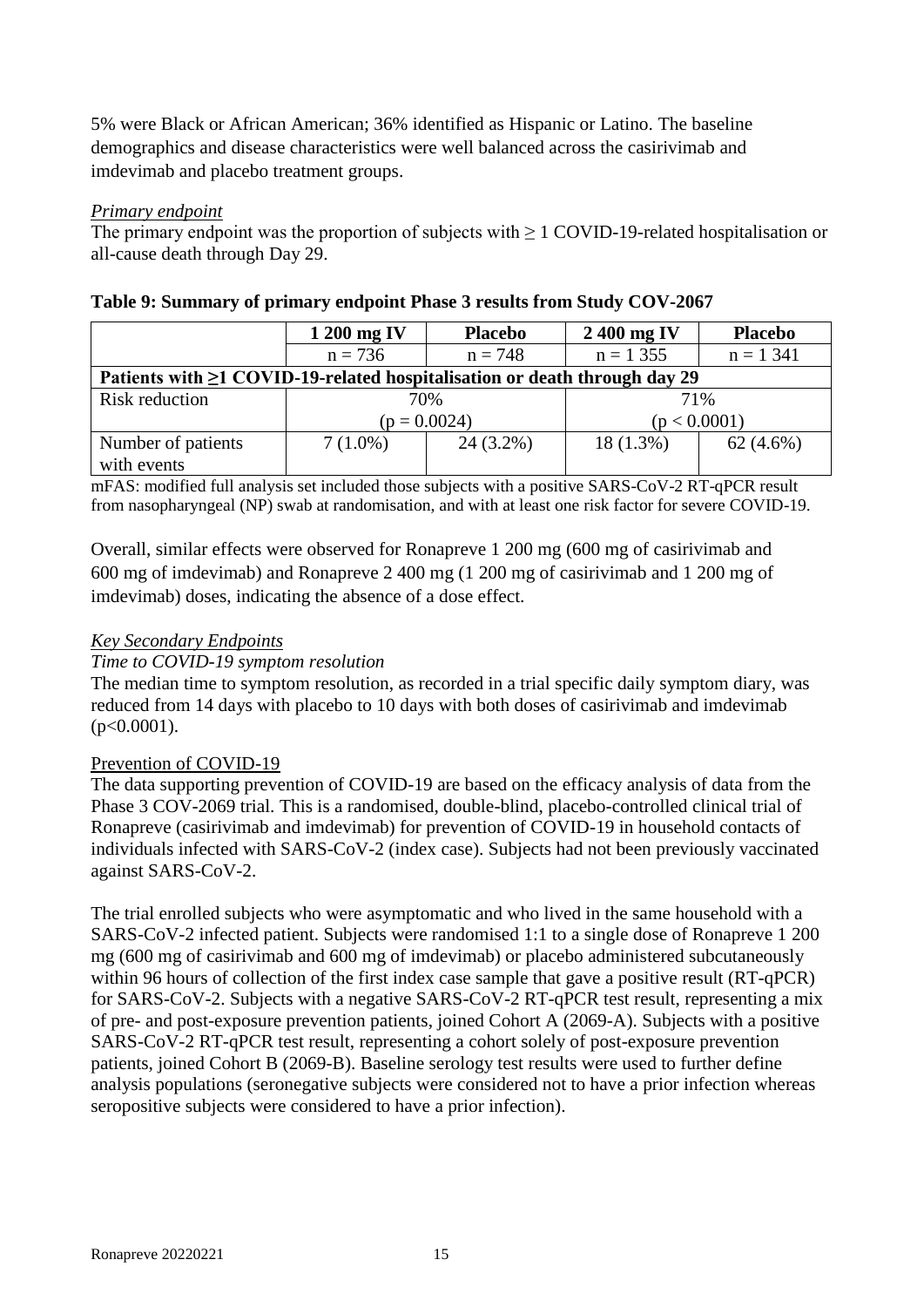### *Study COV-2069, Cohort A*

Subjects with a negative SARS-CoV-2 RT-qPCR test result at baseline ( $n = 2067$ ) were enrolled and randomised. The primary analysis population included subjects who were SARS-CoV-2 RTqPCR negative and seronegative at baseline. Subjects who were seropositive or who had undetermined/missing baseline serology were excluded from the primary efficacy analysis; a sensitivity analysis of the results regardless of baseline serostatus were also conducted. Of the 1 505 subjects in the primary analysis population, 753 subjects were randomised to receive Ronapreve and 752 subjects were randomised to placebo. Following randomisation and dosing, subjects had SARS-CoV-2 RT-qPCR testing via a nasopharyngeal swab every 7 days as well as weekly interviews with the investigator for assessment of COVID-19 symptoms during the 28 day efficacy assessment period. No data were collected on the type or extent of exposure to the index case.

For the primary analysis population at baseline, the median age was 44 years (with 9% of subjects ages 65 years or older), 54% of the subjects were female, 86% were White, 9% were Black; 41% identified as Hispanic or Latino. The baseline demographics and disease characteristics were well balanced across the Ronapreve and placebo treatment groups.

The primary efficacy endpoint was the proportion of subjects who developed symptomatic RT qPCR-confirmed COVID-19 through Day 29. In this population, there was a statistically significant 81% risk reduction in the development of COVID-19 with Ronapreve treatment versus placebo (see Table 10 and Figure 2).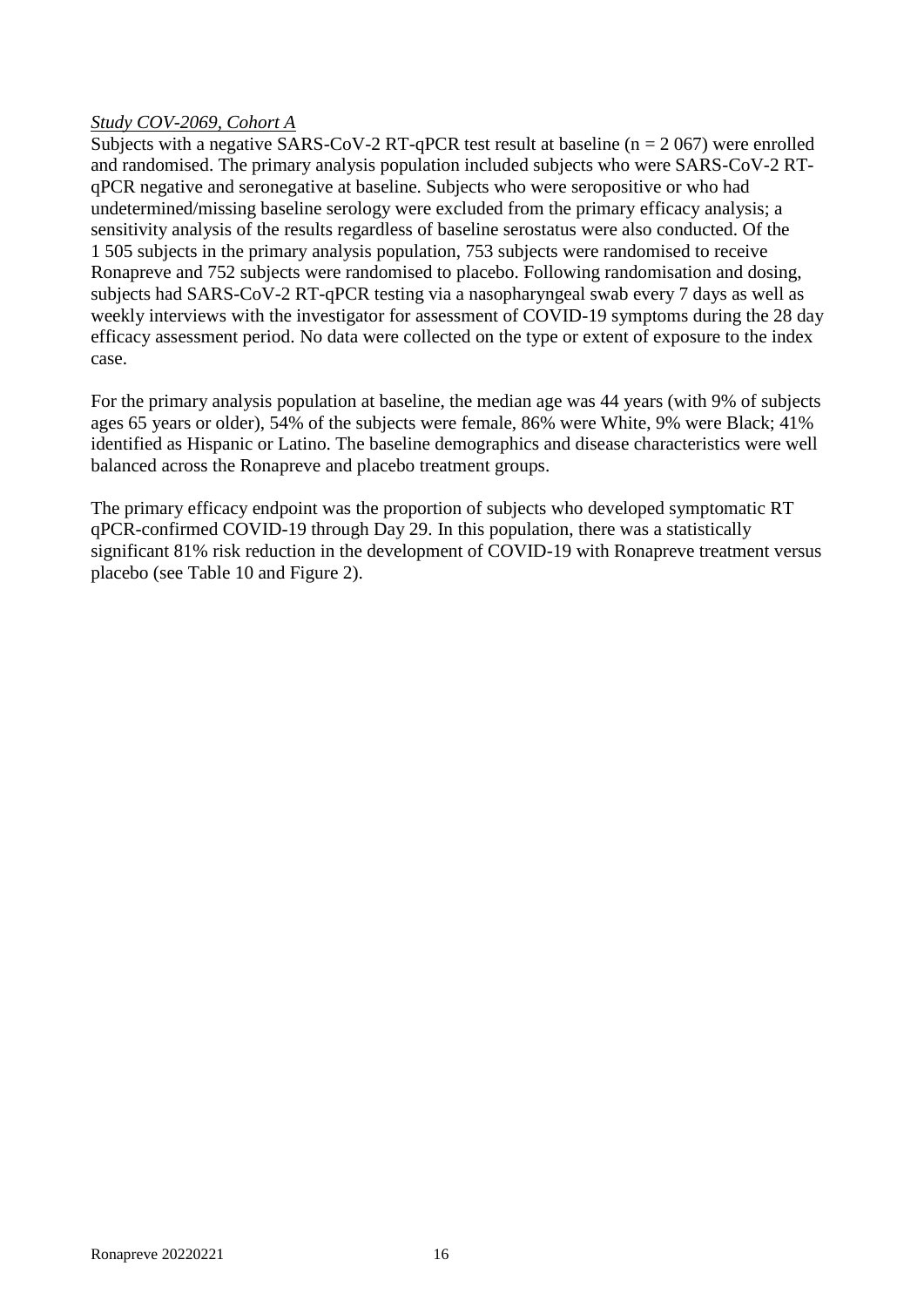### **Table 10: Key results from Phase 3 trial for the prevention of COVID-19 in uninfected individuals Study COV-2069, Cohort A**

|                                                                                      | Ronapreve<br>(single 1 200 mg) | <b>Placebo</b> |  |
|--------------------------------------------------------------------------------------|--------------------------------|----------------|--|
|                                                                                      | dose)                          |                |  |
| Primary analysis population: Seronegative at baseline                                | $n = 753$                      | $n = 752$      |  |
| <b>Risk of COVID-19</b>                                                              |                                |                |  |
| Through Day 29 (primary endpoint)                                                    |                                |                |  |
| <b>Risk reduction</b>                                                                | 81%                            |                |  |
| (Odds ratio, p-Value)                                                                | (0.17; p < 0.0001)             |                |  |
| Number of individuals with events                                                    | $11(1.5\%)$                    | 59 (7.8%)      |  |
| <b>Symptoms and viral load</b>                                                       |                                |                |  |
| Total weeks with symptoms (Key secondary)                                            |                                |                |  |
| Reduction <sup>2</sup>                                                               | 93%                            |                |  |
|                                                                                      | (p < 0.0001)                   |                |  |
| Total Number of weeks (cumulative for all individuals                                | 12.9                           | 187.7          |  |
| in each arm)                                                                         |                                |                |  |
| Mean Number of weeks with symptoms in                                                | 1.2                            | 3.2            |  |
| symptomatic individuals <sup>3</sup>                                                 |                                |                |  |
| Incidence of any RT-qPCR positive infection (Key secondary)<br><b>Risk reduction</b> | 66%                            |                |  |
| (Odds ratio, p-Value)                                                                | (0.31; p < 0.0001)             |                |  |
| Number of individuals with events                                                    | 36 (4.8%)                      | 107 (14.2%)    |  |
| Total weeks of RT-qPCR positive infection regardless of symptoms (Key secondary)     |                                |                |  |
| Reduction <sup>2</sup>                                                               | 82%                            |                |  |
|                                                                                      | (p < 0.0001)                   |                |  |
| Total Number of weeks (cumulative for all individuals                                | 41                             | 231            |  |
| in each arm)                                                                         |                                |                |  |
| Mean Number of weeks with individuals infected <sup>3</sup>                          | 1.1                            | 2.2            |  |
| Total weeks with high viral load $\sqrt{>10^4 \text{ copies/mL}}$ (Key secondary)    |                                |                |  |
| Reduction <sup>2</sup>                                                               | 90%                            |                |  |
|                                                                                      | (p < 0.0001)                   |                |  |
| Total Number of weeks (cumulative for all individuals<br>in each arm)                | 14                             | 136            |  |
| Mean Number of weeks with high viral load in RT-                                     | 0.4                            | 1.3            |  |
| $qPCR$ positive subjects <sup>3</sup>                                                |                                |                |  |
| Incidence of high viral load (>10 <sup>4</sup> copies/mL) (Key secondary)            |                                |                |  |
| <b>Risk Reduction</b>                                                                | 86%                            |                |  |
| (Odds ratio, p-value)                                                                | (0.13; p < 0.0001)             |                |  |
| Number of individuals with events <sup>4</sup>                                       | 12/745(1.6%)                   | 85/749 (11.3%) |  |
|                                                                                      |                                |                |  |
| All subjects regardless of serology status at baseline                               | 1046                           | 1021           |  |
| Risk of COVID-19 through day 29 (Sensitivity analysis) <sup>3</sup>                  |                                |                |  |
| <b>Risk Reduction</b>                                                                | 82%                            |                |  |
| (Odds ratio, nominal p-value)                                                        | (0.17; p < 0.0001)             |                |  |
| Number of individuals with events                                                    | $12(1.1\%)$                    | 66 (6.5%)      |  |
|                                                                                      |                                |                |  |
| <b>Seropositive at baseline</b>                                                      | 235                            | 222            |  |
| Risk of COVID-19 through Day 293<br><b>Risk Reduction</b>                            | 81%                            |                |  |
| (Odds ratio, nominal p-value)                                                        | $(0.19; p = 0.1369)$           |                |  |
| Number of individuals with events                                                    | $1(0.4\%)$                     | 5(2.3%)        |  |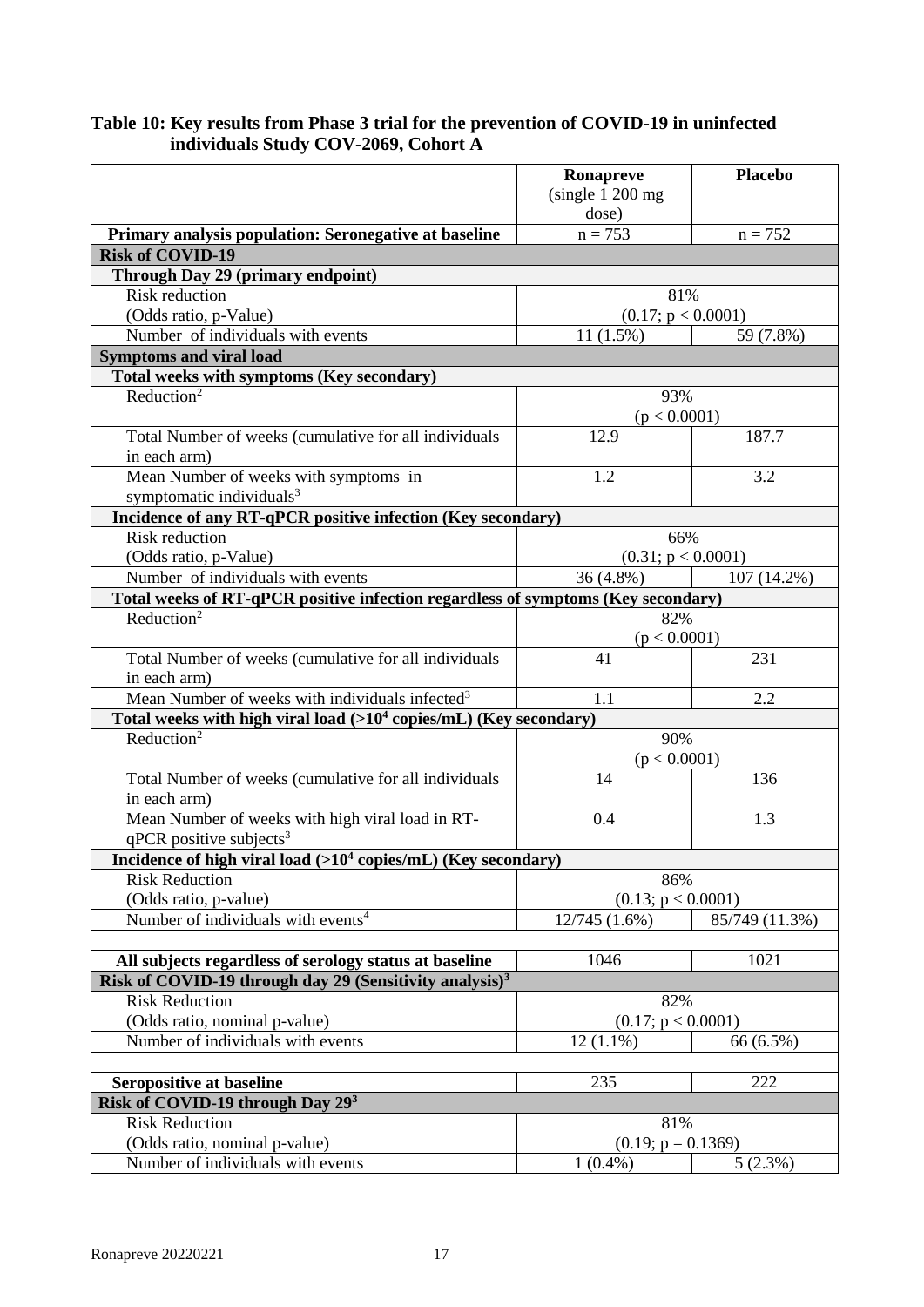- 1. The confidence interval (CI) with p-value is based on the odds ratio (casirivimab+imdevimab group vs placebo group) using logistic regression model with the fixed categorical effects of treatment group, age group (age in years:  $\geq$ 12 to <50 and  $\geq$ 50), and region (US vs ex-US)
- 2. Based on the normalised duration per 1000 subjects
- 3. Pre-specified but not included in the hypothesis testing hierarchy
- 4. Only individuals with post baseline viral load were included

**Figure 2: COV-2069-A cumulative incidence of symptomatic COVID-19 by Study Day**



# *Study COV-2069, Cohort B*

Asymptomatic subjects with a positive SARS-CoV-2 RT-qPCR test result at baseline ( $n = 314$ ) represent a post-exposure population. The primary analysis population included asymptomatic subjects who were SARS-CoV-2 RT-qPCR positive and seronegative at baseline. Of the 204 subjects in the primary analysis population, 100 subjects were randomised to receive Ronapreve and 104 subjects were randomised to placebo. Following randomisation and dosing, subjects had SARS-CoV-2 RT-qPCR testing via a nasopharyngeal swab every 7 days as well as weekly interviews with the investigator for assessment of COVID-19 symptoms during the 28 day efficacy assessment period. No data were collected on the type or extent of exposure to the index case.

For the primary analysis population at baseline, the median age was 40 years (with 11% of subjects ages 65 years or older), 55% of the subjects were female, 85% were White, 5% were Black; 35% identified as Hispanic or Latino. The baseline demographics and disease characteristics were well balanced across the casirivimab and imdevimab and placebo treatment groups.

The primary efficacy endpoint was the proportion of subjects who developed symptomatic COVID-19 within 14 days of a positive RT-qPCR through Day 29. There was a 31% risk reduction in the development of symptomatic COVID-19 with Ronapreve vs. placebo (see Table 11). Figure 3 shows the cumulative incidence of COVID-19 through Day 29.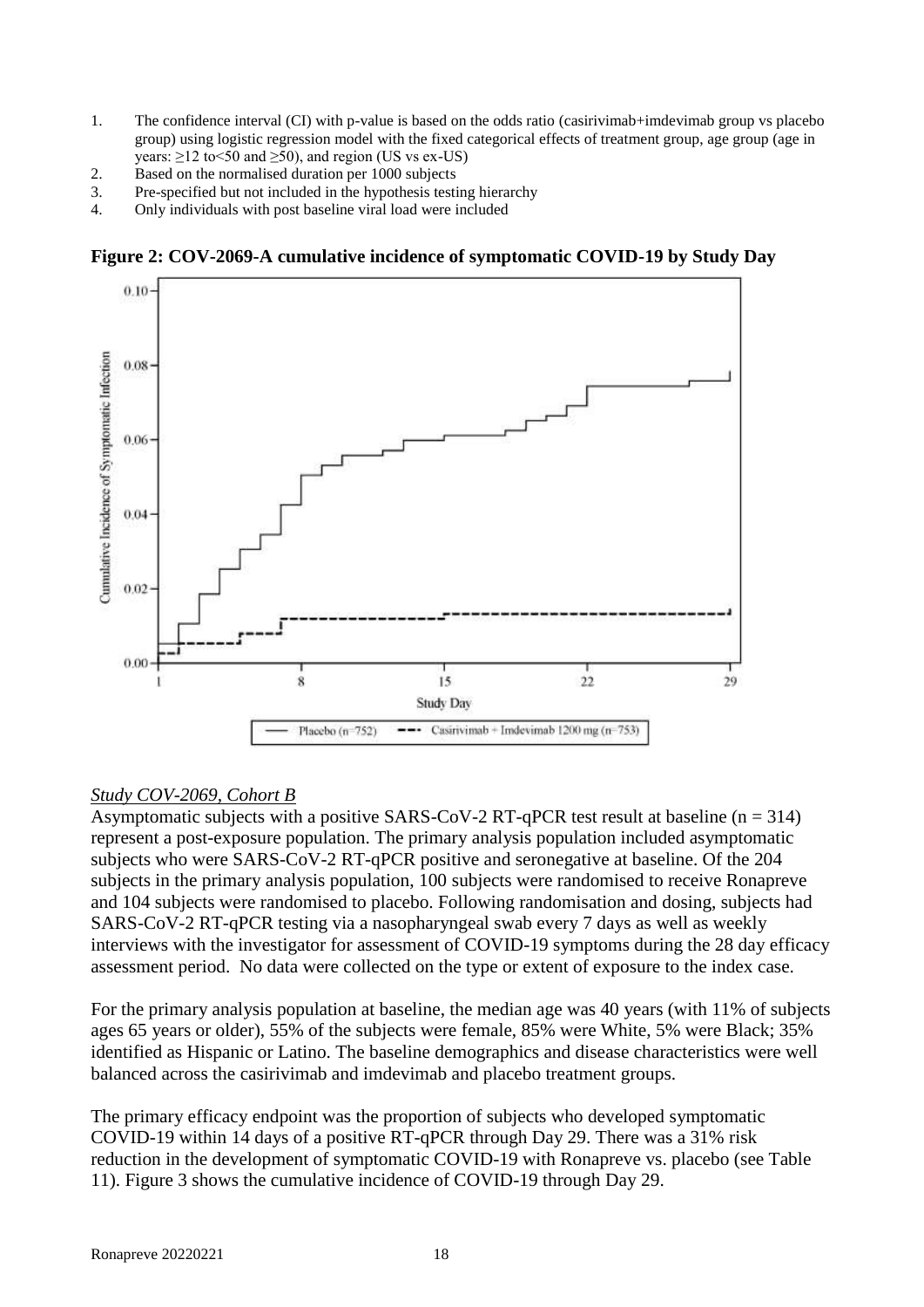|                                                                                       | Ronapreve            | <b>Placebo</b> |  |
|---------------------------------------------------------------------------------------|----------------------|----------------|--|
|                                                                                       | (single 1 200 mg)    |                |  |
|                                                                                       | dose)                |                |  |
| Primary analysis population: Seronegative at baseline                                 | $n = 100$            | $n = 104$      |  |
| <b>Risk of COVID-19</b>                                                               |                      |                |  |
| Overall risk reduction through Day 29 (primary endpoint)                              |                      |                |  |
| Risk reduction                                                                        | 31%                  |                |  |
| (Odds ratio, p-Value)                                                                 | $(0.54; p = 0.0380)$ |                |  |
| Number of individuals with events                                                     | 29 (29%)             | 44 (42.3%)     |  |
| Symptoms, viral load and COVID-19 related events                                      |                      |                |  |
| Total weeks with symptoms (key secondary endpoint)                                    |                      |                |  |
| Reduction                                                                             | 45%                  |                |  |
| $(p\text{-Value})$                                                                    | $(p = 0.0273)$       |                |  |
| Total Number of weeks (cumulative for all patients in each arm)                       | 90                   | 170            |  |
| Total weeks with high viral load $(>10^4 \text{ copies/mL})$ (key secondary endpoint) |                      |                |  |
| Reduction                                                                             | 40%                  |                |  |
| (p-Value)                                                                             | $(p = 0.0010)$       |                |  |
| Total Number of weeks (cumulative for all patients in each arm)                       | 48                   | 82             |  |

### **Table 11: Key Results in asymptomatic infected individuals Study COV-2069, Cohort B**

1. The confidence interval (CI) with p-value is based on the odds ratio (casirivimab+imdevimab group vs placebo group) using logistic regression model with the fixed categorical effects of treatment group, age group (age in years:  $\geq$ 12 to <50 and  $\geq$ 50), and region (US vs ex-US).

2. These analyses were not part of the pre-planned statistical analysis plan, so p-values are nominal





#### *Study HV-2093*

The data supporting the use for the repeat dose prevention of COVID-19 are based on the exploratory efficacy analysis of data from 969 subjects from the Phase 1 HV-2093. HV-2093 is a randomised, double-blind, placebo-controlled Phase 1 clinical trial assessing the safety,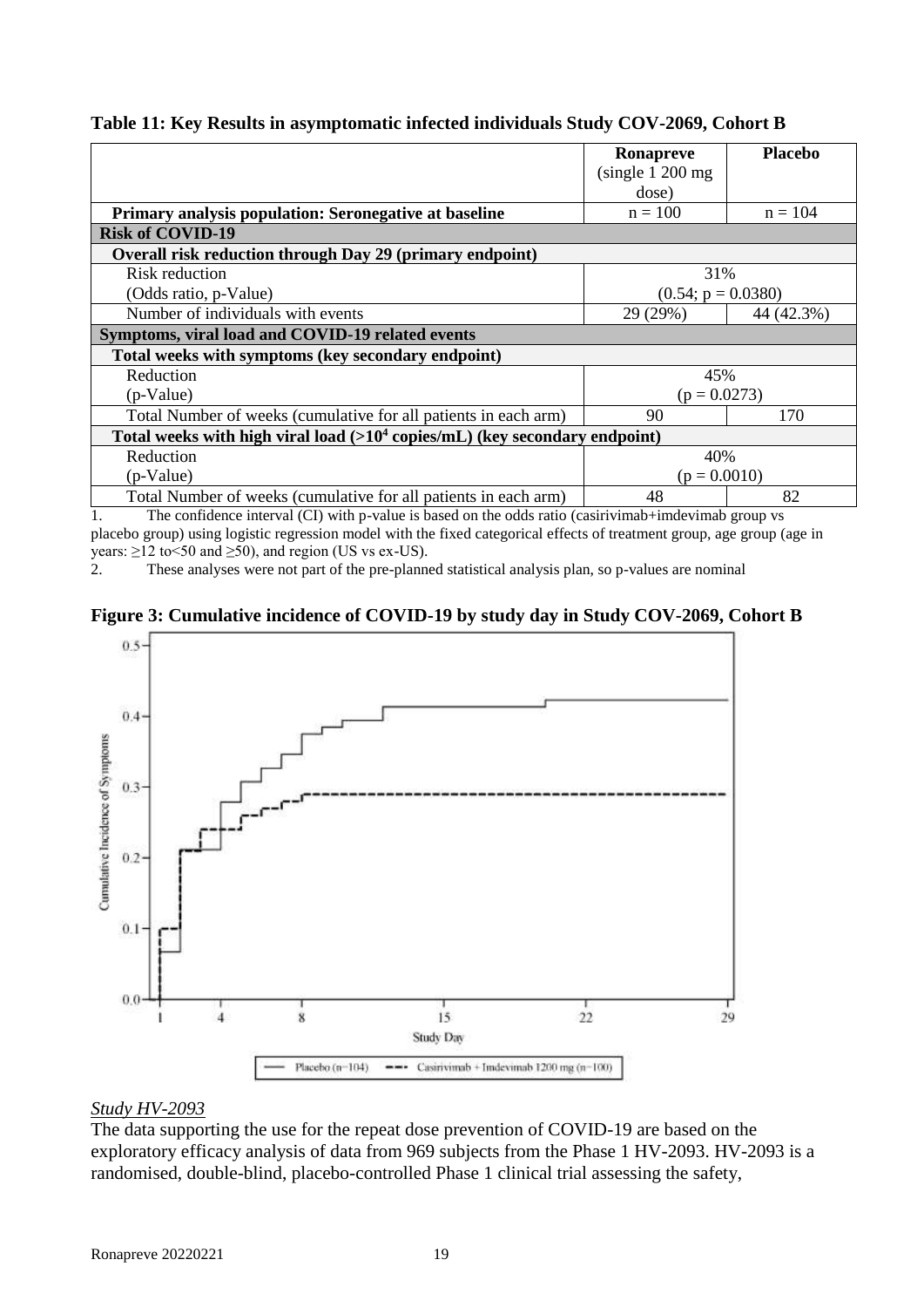tolerability, pharmacokinetics, and immunogenicity of repeat subcutaneous doses (up to 6 monthly doses) of Ronapreve (casirivimab with imdevimab) in adult subjects who were healthy or had chronic but stable, well-controlled medical condition(s) and were negative for SARS-CoV-2 infection at baseline. Subjects were randomised in a 3:1 manner to receive subcutaneous injections every 4 weeks for 24 weeks of 1 200 mg of Ronapreve (600 mg casirivimab and 600 mg imdevimab) ( $n = 729$ ) or placebo ( $n = 240$ ). Note that 1 200 mg is double the recommended postexposure prophylaxis dose (see section 4.2).

At baseline, the median age was 47 years (with 13% of subjects ages 65 years or older), 55% of the subjects were male, 87% were White, 10% were Black; 23% identified as Hispanic or Latino. The baseline demographics and disease characteristics were well balanced across the Ronapreve and placebo treatment groups.

The primary purpose of the study was PK (see section 5.2). An exploratory efficacy endpoint was the incidence of clinically diagnosed COVID-19 (RT-PCR testing was not a requirement). During the six-month treatment period, there was a 92% risk reduction in COVID-19, with Ronapreve treatment versus placebo: 3/729 (0.4%) versus 12/240 (5.0%), respectively; odds ratio (OR) 0.08 (95% CI: 0.01, 0.30); nominal  $p < 0.0001$  (see Figure 4). Of the subjects who developed COVID-19, 9/12 placebo recipients had a positive SARS-CoV-2 RT-PCR result or seroconverted whereas 0/3 subjects in the Ronapreve group were RT-PCR positive or seroconverted by the end of the treatment period.

#### **Figure 4: Kaplan-Meier curve of time to symptomatic infection during the treatment period in Study HV-2093**



#### **Immunogenicity**

As with all therapeutic proteins, there is potential for immunogenicity. The detection of antibody formation is highly dependent on the sensitivity and specificity of the assay. Additionally, the observed incidence of antibody (including neutralising antibody) positivity in an assay may be influenced by several factors including assay methodology, sample handling, timing of sample collection, concomitant medications, and underlying disease. For these reasons, comparison of the incidence of antibodies to casirivimab and imdevimab in the studies described below with the incidence of antibodies in other studies or to other products may be misleading.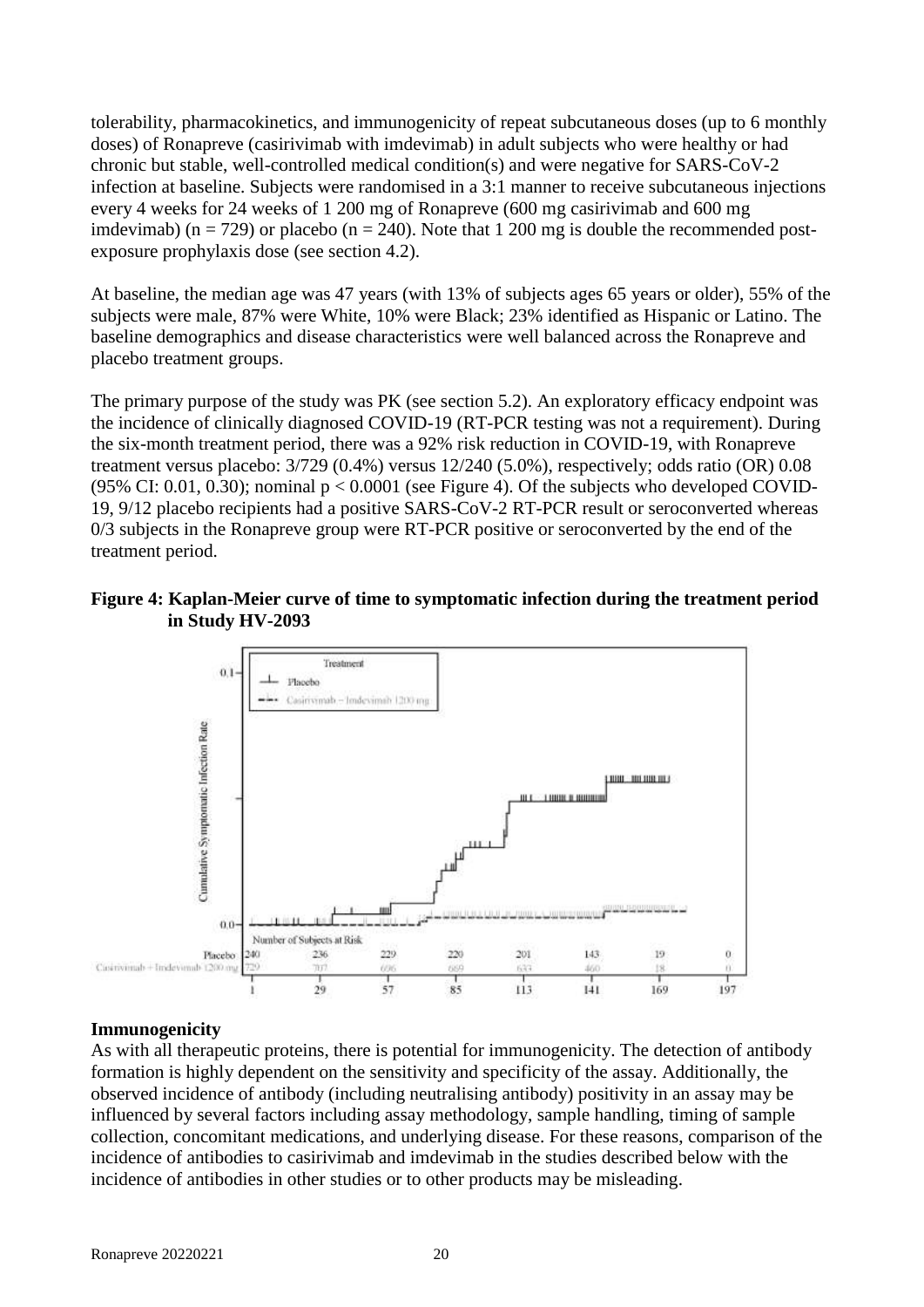In all subjects who received Ronapreve by intravenous infusion or subcutaneous injection, the incidence of anti-casirivimab and anti-imdevimab antibodies were 0.8% and 1.7%, respectively. For subjects who received placebo, the incidence of anti-casirivimab and anti-imdevimab antibodies were 1.9% and 4.5%, respectively.

In 707 subjects treated with Ronapreve 1 200 mg (600 mg of casirivimab and 600 mg of imdevimab) subcutaneously every 4 weeks, the incidence of treatment-emergent anti-casirivimab and anti-imdevimab antibodies was 0.1% and 2.0%, respectively. Among 232 repeat dose placebo subjects, the incidence of treatment emergent anti-casirivimab and anti-imdevimab antibodies were 0% and 2.6%, respectively. The antibody titers in both Ronapreve and placebo repeat dose subjects were low, with no evidence of altered pharmacokinetic profiles of casirivimab or imdevimab.

# **5.2 PHARMACOKINETIC PROPERTIES**

Both casirivimab and imdevimab exhibited linear and dose-proportional pharmacokinetics (PK) between 300 mg Ronapreve (150 mg casirivimab and 150 mg imdevimab) to 8 000 mg Ronapreve (4 000 mg casirivimab and 4 000 mg imdevimab) following IV administration of single dose. A summary of PK parameters after a single (600 mg casirivimab and 600 mg imdevimab) IV dose, calculated using a population PK model for each antibody based on data from 3 687 subjects (casirivimab) or 3 716 subjects (imdevimab), is provided in Table 12.

| PK Parameter <sup>1</sup>               | casirivimab      | imdevimab       |  |
|-----------------------------------------|------------------|-----------------|--|
| $AUC_{0-28}$ (mg·day/L) <sup>2</sup>    | 1754.9 (380.50)  | 1600.8 (320.88) |  |
| AUC <sub>inf</sub> $(mg \cdot day/L)^3$ | 3563.6 (1239.61) | 2890.5 (876.31) |  |
| $C_{\text{max}}$ (mg/L) <sup>4</sup>    | 182.7 (81.45)    | 181.7 (77.78)   |  |
| $C_{28}$ (mg/L) <sup>5</sup>            | 37.9 (10.33)     | 31.0(8.24)      |  |

**Table 12: Summary of PK parameters for casirivimab and imdevimab after a single 1 200 mg IV dose of Ronapreve** 

<sup>1</sup> Mean (SD), where SD is standard deviation of the arithmetic mean; <sup>2</sup> AUC<sub>0-28</sub> = Area under the concentration time curve from time 0 to 28 days after dosing;  $3 \text{ AUC}_{\text{inf}} = \text{Area}$  under the concentration time curve from time 0 to infinite time;  ${}^4C_{\text{max}} =$  Maximum concentration in serum and represents concentration at the end of infusion;  ${}^5C_{28} =$ Concentration 28 days after dosing, i.e., on day 29

A summary of PK parameters after a single Ronapreve 1 200 mg (600 mg casirivimab and 600 mg imdevimab) subcutaneous dose based on the population PK model for each antibody is shown in Table 13.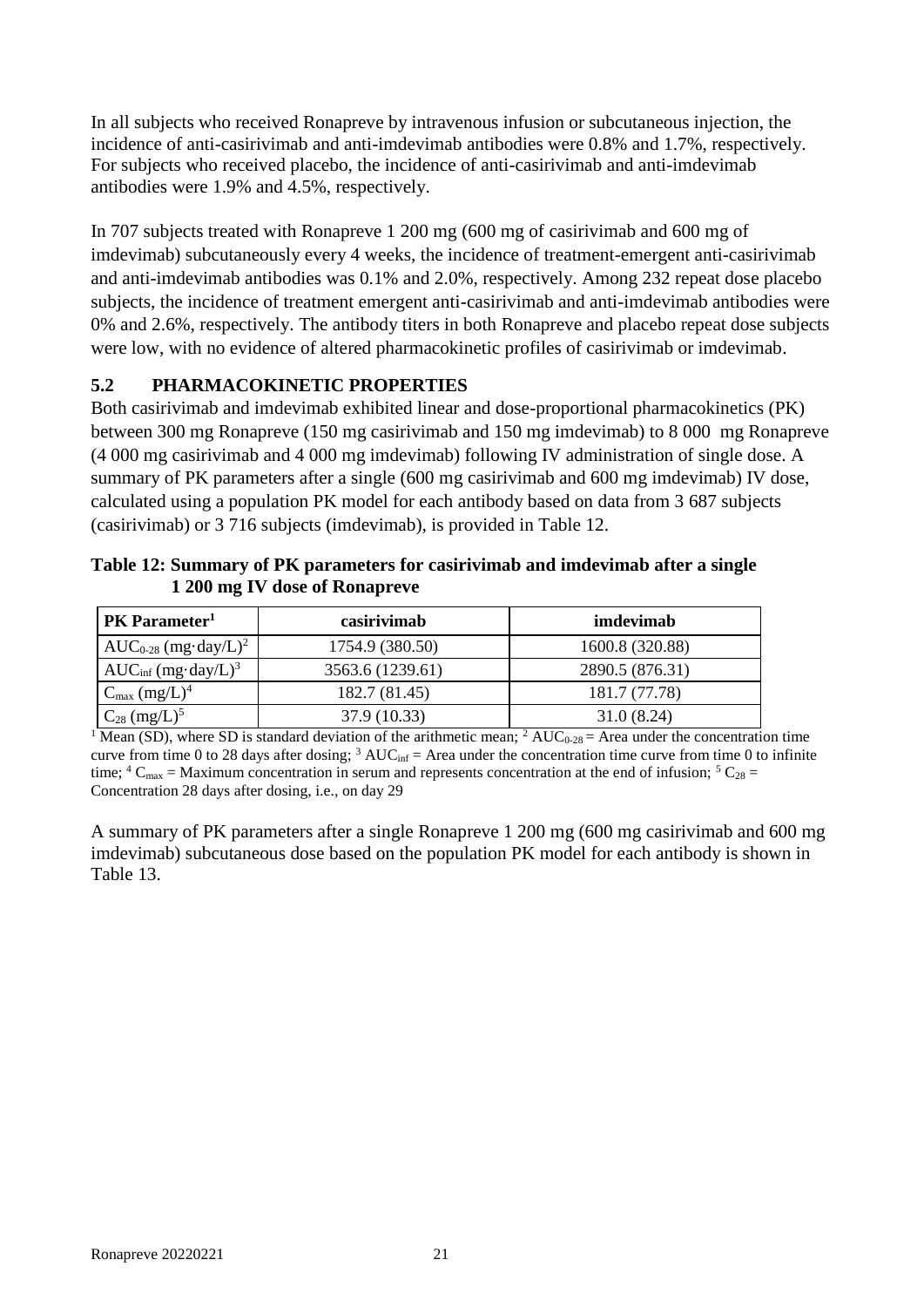| PK Parameter <sup>1</sup>                  | casirivimab       | imdevimab         |
|--------------------------------------------|-------------------|-------------------|
| $AUC_{0-28}$ (mg·day/L) <sup>2</sup>       | 1121.7 (243.12)   | 1016.9 (203.92)   |
| $AUC_{\text{inf}}$ (mg·day/L) <sup>3</sup> | 2559.5 (890.35)   | 2073.3 (628.60)   |
| $C_{\text{max}}$ $(mg/L)^4$                | 52.2 (12.15)      | 49.2 (11.01)      |
| $t_{\rm max}$ (day) <sup>5, 6</sup>        | $6.7$ [3.4, 13.6] | $6.6$ [3.4, 13.6] |
| $C_{28}$ (mg/L) <sup>7</sup>               | 30.5(7.55)        | 25.9(6.07)        |

### **Table 13: Summary of PK Parameters for casirivimab and imdevimab after a single 1 200 mg subcutaneous dose of Ronapreve**

<sup>1</sup> Mean (SD), where SD is standard deviation of the arithmetic mean; <sup>2</sup> AUC<sub>0-28</sub> = Area under the concentration time curve from time 0 to 28 days after dosing;  $3 \text{ AUC}_{\text{inf}} = \text{Area}$  under the concentration time curve from time 0 to infinite time; <sup>4</sup> C<sub>max</sub> = Maximum concentration in serum; <sup>5</sup> t<sub>max</sub> = Time to reach C<sub>max</sub>; <sup>6</sup> Median [minimum, maximum]; <sup>7</sup> C<sub>28</sub> = Concentration 28 days after dosing, i.e., on day 29

A summary of PK parameters after a single 1 200 mg intravenous loading dose of Ronapreve (600 mg casirivimab and 600 mg imdevimab) followed by multiple 600 mg Ronapreve intravenous Q4W doses (300 mg casirivimab and 300 mg imdevimab) based on the population PK model for each antibody is shown in Table 14.

| Table 14: Summary of PK parameters for casirivimab and imdevimab after a single |
|---------------------------------------------------------------------------------|
| 1 200 mg IV loading dose and 600 mg IV Q4W maintenance doses of Ronapreve       |

| PK Parameter <sup>1</sup>              | casirivimab                | imdevimab       |  |
|----------------------------------------|----------------------------|-----------------|--|
| $AUCtau,ss$<br>(mg·day/L) <sup>2</sup> | 1767.5 (605.79)            | 1436.8 (432.87) |  |
| $C_{\text{max,ss}} (mg/L)^3$           | 133.8 (46.51)              | 122.4 (41.67)   |  |
| $C_{trough,ss}$ $(mg/L)^4$             | 42.6 (19.72)               | 31.7 (13.56)    |  |
| $C_{28}$ (mg/L) <sup>5</sup>           | 37.9 (10.32)               | 31.0(8.24)      |  |
| $AR^6$                                 | 0.893(0.174)<br>1.0(0.241) |                 |  |

<sup>1</sup> Mean (SD), where SD is standard deviation of the arithmetic mean; <sup>2</sup> AUC<sub>tau,ss</sub> = Area under the concentration time curve during a dosing interval at steady-state;  ${}^{3}$  C<sub>max,ss</sub> = Maximum concentration at steady-state;  ${}^{4}$  C<sub>trough,ss</sub> = Trough concentration at steady-state;  ${}^5C_{28} =$ Concentration 28 days after the first dose;  ${}^6$  The accumulation ratio (AR) is calculated as  $\frac{AUC_{\tau,SS}}{AUC_{\tau,FD}}$  (FD = first dose); Q4W = Every 4 weeks

A summary of PK parameters after a single subcutaneous 1 200 mg loading dose of Ronapreve (600 mg casirivimab and 600 mg imdevimab) followed by multiple subcutaneous Q4W doses of 600 mg Ronapreve (300 mg casirivimab and 300 mg imdevimab) based on the population PK model for each antibody is shown in Table 15.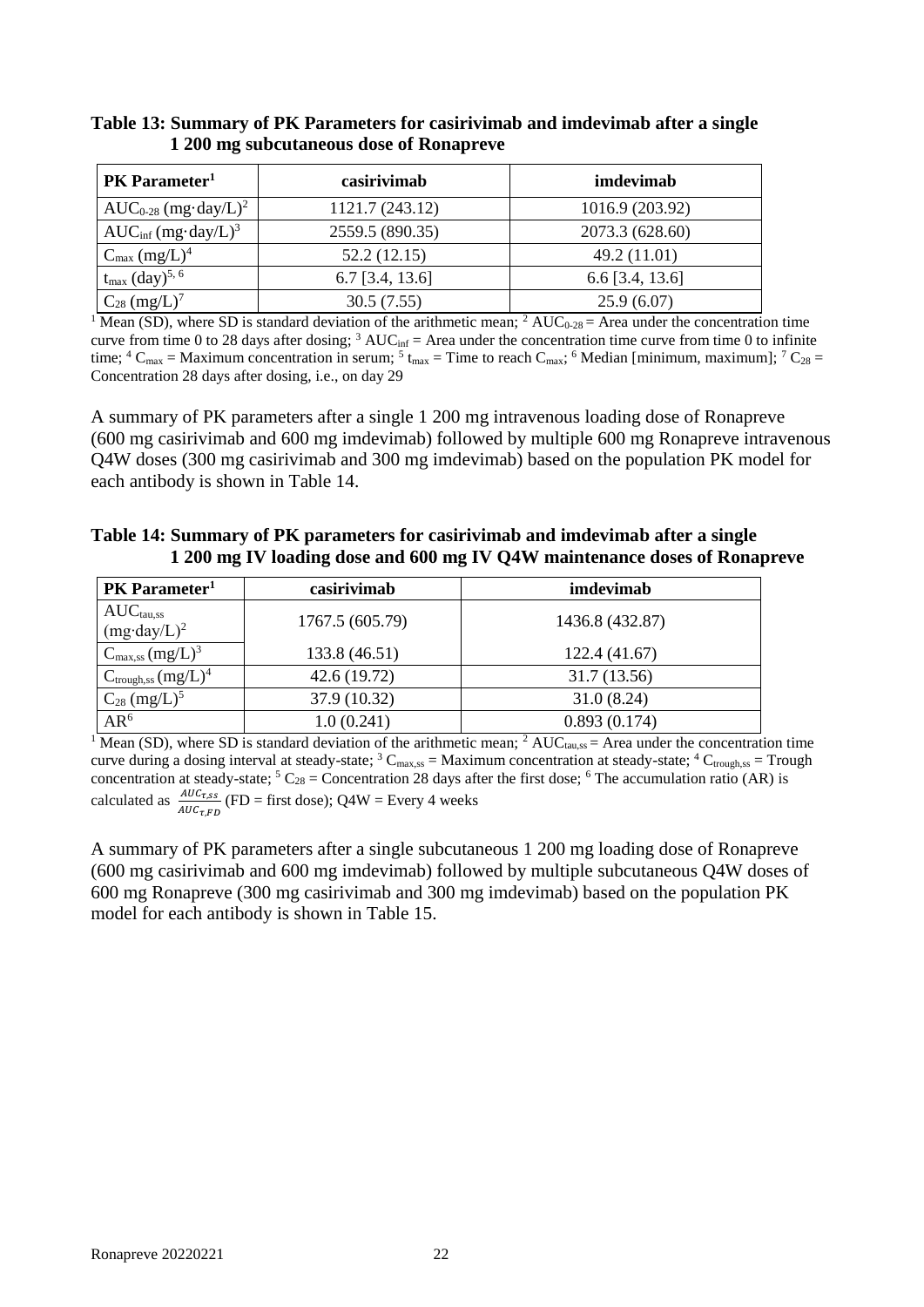# **Table 15: Summary of PK parameters for casirivimab and imdevimab after a single 1 200 mg subcutaneous loading dose and 600 mg subcutaneous Q4W maintenance doses of Ronapreve**

| <b>PK</b> Parameter <sup>1</sup>        | casirivimab                 | imdevimab       |  |
|-----------------------------------------|-----------------------------|-----------------|--|
| $AUCtau,ss$<br>(mg·day/L) <sup>2</sup>  | 1268.9 (434.68)             | 1030.1 (310.30) |  |
| $C_{\text{max,ss}}$ (mg/L) <sup>3</sup> | 56.0 (16.81)                | 47.0 (12.43)    |  |
| $C_{trough,ss}$ (mg/L) <sup>4</sup>     | 34.0 (14.56)<br>26.1(10.17) |                 |  |
| $C_{28}$ (mg/L) <sup>5</sup>            | 30.5(7.55)                  | 25.9(6.07)      |  |
| $AR^6$                                  | 1.13(0.288)                 | 1.01(0.213)     |  |

<sup>1</sup> Mean (SD), where SD is standard deviation of the arithmetic mean; <sup>2</sup> AUC<sub>tau,ss</sub> = Area under the concentration time curve during a dosing interval at steady-state;  ${}^{3}$  C<sub>max,ss</sub> = Maximum concentration at steady-state;  ${}^{4}$  C<sub>trough,ss</sub> = Trough concentration at steady-state;  ${}^5C_{28}$  = Concentration 28 days after the first dose;  ${}^6$  The accumulation ratio (AR) is calculated as  $\frac{AUC_{\tau,SS}}{AUC_{\tau,FD}}$  (FD = first dose); Q4W = Every 4 weeks

For the repeat dose prevention IV and subcutaneous regimens, population pharmacokinetic simulations predict that median predicted casirivimab and imdevimab  $C_{\text{trough,ss}}$  in serum are similar to observed mean day 29 concentrations in serum for a single subcutaneous dose of Ronapreve 1 200 mg (600 mg of casirivimab and 600 mg of imdevimab).

# **Absorption**

Based on population pharmacokinetic modeling, mean (standard deviation)  $C_{\text{max}}$  and  $C_{28}$  estimates for casirivimab and imdevimab following single IV or single subcutaneous dose 1 200 mg (600 mg each monoclonal antibody) are listed in Table 12 and Table 13, respectively. Median (range) time to reach maximum serum concentration of casirivimab and imdevimab  $(T_{max})$  estimates following a single subcutaneous dose of Ronapreve 1 200 mg (600 mg each monoclonal antibody) are 6.6 (3.4 - 13.6) days and 6.5 (3.4 - 13.6) days for casirivimab and imdevimab, respectively (Table 13). Following casirivimab and imdevimab administered as a single dose of Ronapreve 1 200 mg subcutaneous (600 mg each monoclonal antibody), casirivimab and imdevimab had a population PK estimated bioavailability of 71.8% and 71.7%, respectively.

# **Distribution**

The total volume of distribution estimated via population pharmacokinetic analysis is 7.161 L and 7.425 L for casirivimab and imdevimab, respectively.

# **Biotransformation**

Specific metabolism studies were not conducted because casirivimab and imdevimab are proteins. As human monoclonal IgG1 antibodies, casirivimab and imdevimab are expected to be degraded into small peptides and amino acids via catabolic pathways in the same manner as endogenous IgG.

# **Elimination**

Based on population PK analysis, the terminal elimination half-life and clearance of casirivimab and imdevimab are listed in Table 16.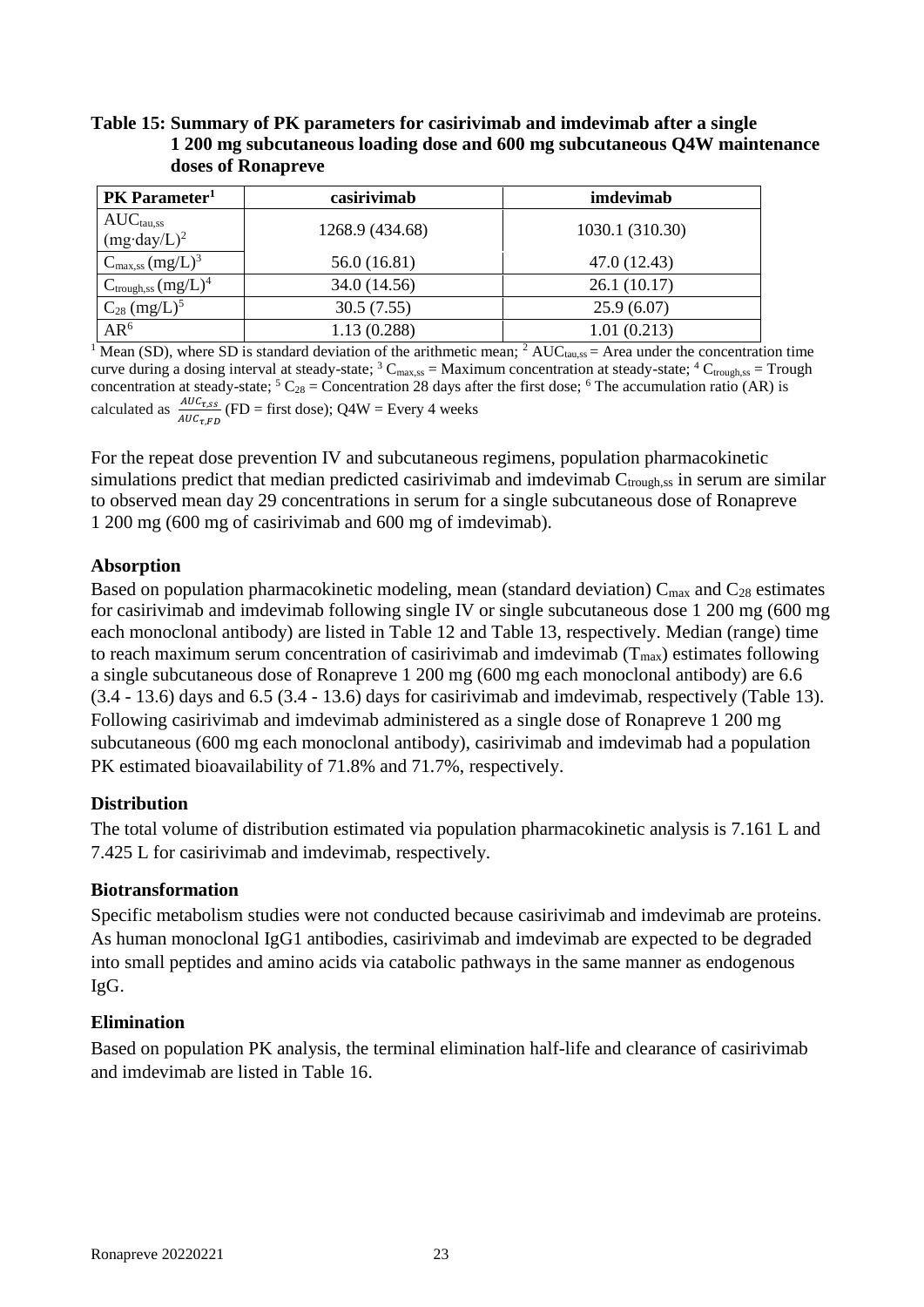|                  | casirivimab |                         | imdevimab   |                         |
|------------------|-------------|-------------------------|-------------|-------------------------|
| <b>Parameter</b> | <b>Mean</b> | 5th, 95th<br>percentile | <b>Mean</b> | 5th, 95th<br>percentile |
| Half-life (day)  | 29.8        | (16.4, 43.1)            | 26.2        | (16.9, 35.6)            |
| . (L/dav)        | 0.188       |                         | 0.227       | (0.15, 0.35)            |

### **Table 16: Summary of terminal elimination half-life and clearance values of casirivimab and imdevimab following single IV doses – Population PK estimates**

# **Excretion**

Casirivimab and imdevimab are monoclonal antibodies and are therefore not likely to undergo renal excretion.

# **Special populations**

# Renal impairment

Casirivimab and imdevimab are monoclonal antibodies that are not expected to undergo significant renal elimination due to their molecular weight (> 69 kDa). Based on population PK analysis, trough concentrations of casirivimab and imdevimab in serum at steady state were comparable between patients with mild or moderate renal impairment, or patients with CrCl < 15 mL/min including those on dialysis, and patients with normal renal function. Limited data are available in patients with severe renal impairment  $(n = 3)$ .

# Hepatic impairment

Casirivimab and imdevimab are not expected to undergo significant hepatic elimination. The effect of hepatic impairment on the exposure of casirivimab and imdevimab was evaluated by population PK analysis in patients with mild hepatic impairment ( $n = 586$  for casirivimab and  $n = 599$  for imdevimab) (total bilirubin [TB] greater than 1.0 to 1.5 times the upper limit of normal [ULN] and any aspartate aminotransferase [AST]); no clinically important differences in the exposure of casirivimab and imdevimab were found between patients with mild hepatic impairment and patients with normal hepatic function. Limited data  $(n = 11)$  are available in patients with moderate hepatic impairment. The pharmacokinetics in patients with severe hepatic impairment has not been studied.

# Use in the Elderly

In the population PK analysis, age (18 years to 96 years) was not identified as a significant covariate on PK of either casirivimab and imdevimab.

Compared to patients < 65 years of age, exposures of casirivimab and imdevimab were similar in patients who were aged > 65 years or  $\geq$  75 years after either IV or subcutaneous administration.

# Paediatric use

Adolescent subjects ( $\geq 12$  years of age and  $\geq 40$  kg) were enrolled in studies (COV-2067, COV-2069) however no PK data were available in these subjects. Since adolescents' body weight range is generally within the range of body weight in adult subjects and generally body weight is the main covariate that affects exposure in this age range, exposures of casirivimab and imdevimab in adolescent subjects ( $\geq$  40kg) are expected to be similar to those in adults. The minimum body weight of subjects in clinical studies was 35.5 kg. There is no experience of use in subjects at lower body weight where AUC and C<sub>max</sub> are predicted to be at least 30% higher. The pharmacokinetics of casirivimab and imdevimab in paediatric patients (< 12 years) have not been established.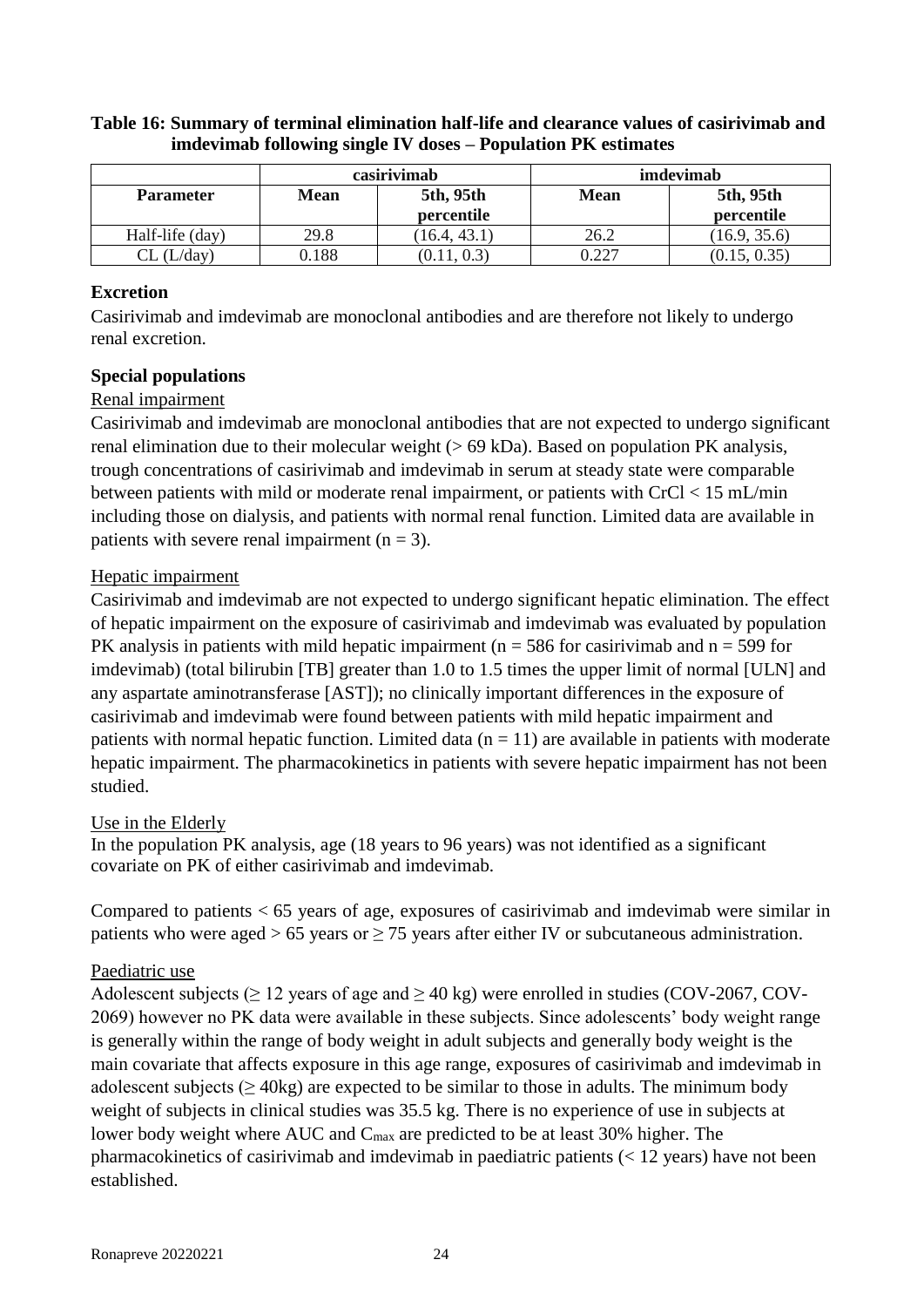# Specific Populations

A population PK analysis suggests that the following factors have no clinically significant effect on the exposure of casirivimab and imdevimab: age, gender, body weight, race, albumin level, renal impairment, and mild hepatic impairment. Compared to a reference 81 kg subject, exposures (AUC $_{day28}$ , C<sub>max</sub> and C<sub>day28</sub>) are predicted to be 20 - 30% higher in subjects at the 5th percentile of body weight (55.4 kg) and 20-25% lower in subjects at the 95th percentile of body weight (123 kg) for both casirivimab and imdevimab.

# **5.3 PRECLINICAL SAFETY DATA**

# **Genotoxicity**

No studies have been studies have not been conducted with Ronapreve.

# **Carcinogenicity**

No studies have been studies have not been conducted with Ronapreve.

# **6. PHARMACEUTICAL PARTICULARS**

# **6.1 LIST OF EXCIPIENTS**

Histidine Histidine monohydrochloride monohydrate Polysorbate 80 Sucrose Water for injections

# **6.2 INCOMPATIBILITIES**

In the absence of compatibility studies, this medicine must not be mixed with other medicines.

# **6.3 SHELF LIFE**

24 months

# **6.4 SPECIAL PRECAUTIONS FOR STORAGE**

Store at  $2^{\circ}$ C to  $8^{\circ}$ C in the outer carton in order to protect from light.

Refrigerate, do not freeze. Do not shake.

#### Co-packaged 20 mL multidose vials

After initial puncture: If not used immediately, the product in the vial can be stored for 16 hours at room temperature up to 25 °C or for no more than 48 hours refrigerated between 2 °C to 8 °C.

#### Co-packaged 6 mL single-use vials

After initial puncture: the medicinal product should be used immediately, any remaining product should be discarded.

# Diluted Solution for IV Administration

Solution in vial requires dilution prior to administration. The prepared infusion solution is intended to be used immediately. If not used immediately, the prepared infusion solution can be stored for 12 hours at room temperature (up to 25 °C) and 48 hours at 2 °C to 8 °C. If refrigerated, allow the IV infusion bag to equilibrate to room temperature for approximately 30 minutes prior to administration.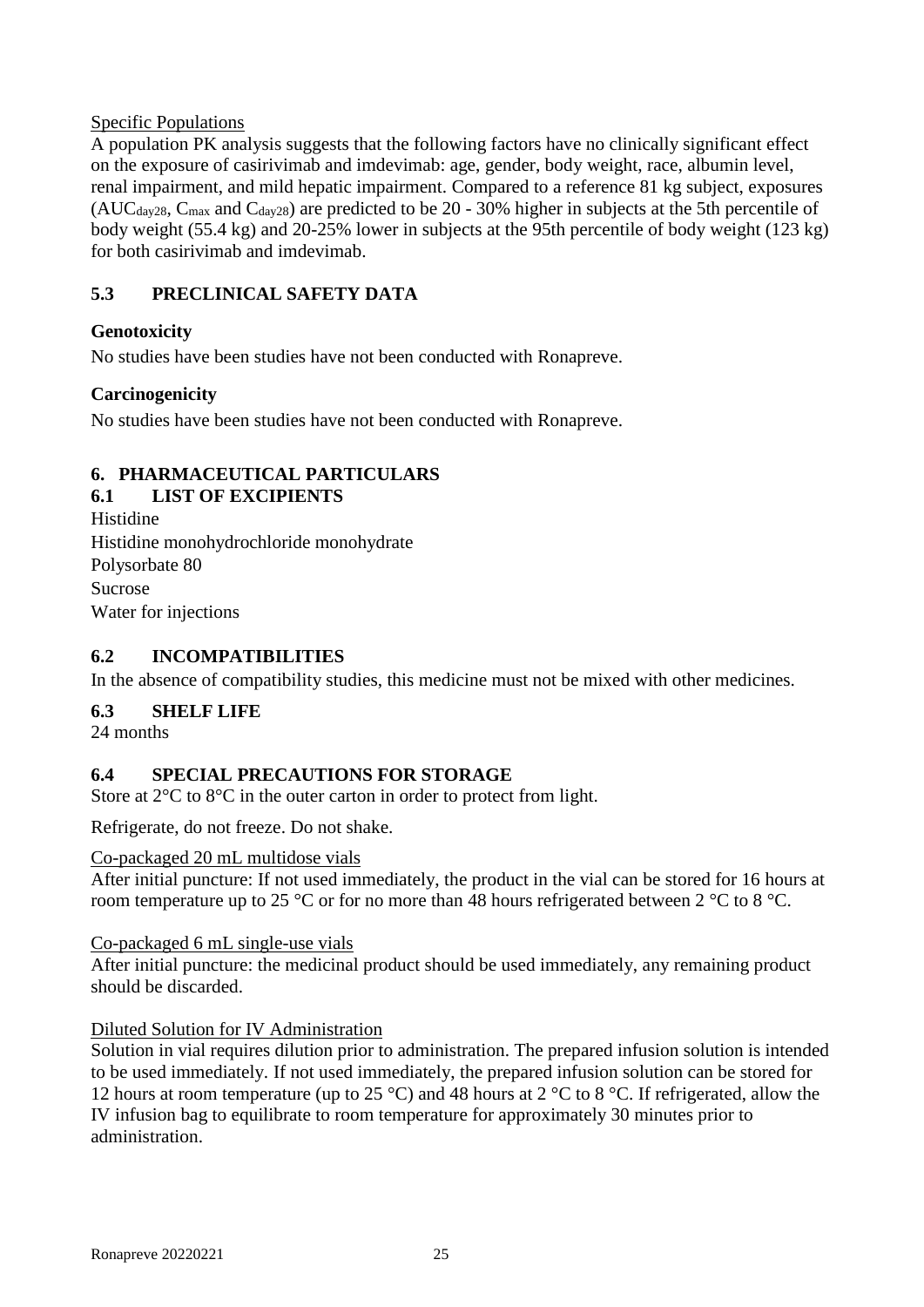Storage of Syringes for Subcutaneous Administration

This product is preservative-free and therefore, the prepared syringes should be administered immediately. If not used immediately, the prepared syringe can be stored for 6 hours at room temperature (up to 25 °C) and 24 hours at  $2 \text{ °C}$  to 8 °C. If refrigerated, allow the syringes to equilibrate to room temperature for approximately 10 - 15 minutes prior to administration.

# **6.5 NATURE AND CONTENTS OF CONTAINER**

Ronapreve should be prepared by a healthcare professional using aseptic technique.

Casirivimab injection is a sterile, preservative free, clear to slightly opalent, colorless to pale yellow solution supplied in a 6 mL single-use vial and a 20 mL multi dose vial.

Imdevimab injection is a sterile, preservative free, clear to slightly opalescent, colorless to pale yellow solution supplied in a 6 mL single-use vial and a 20 mL multi- dose vial.

Ronapreve (casirivimab and imdevimab) is available as individual antibody solutions in separate vials, available in a dose pack containing either one 6 mL vial of each antibody or one 20 mL of each antibody (casirivimab and imdevimab):

Ronapreve 120 mg/mL solution for infusion or injection, multidose vials

Pack of two 20 mL clear Type I glass vials with butyl rubber stopper containing one vial of 11.1 mL solution of 1 332 mg of casirivimab and one vial of 11.1 mL solution of 1 332 mg of imdevimab.

Ronapreve 120 mg/ml solution for infusion or injection, single-use vial

Pack of two 6 mL clear Type I glass vials with butyl rubber stopper containing one vial of 2.5 mL solution of 300 mg of casirivimab and one vial of 2.5 mL solution of 300 mg of imdevimab.

# **6.6 SPECIAL PRECAUTIONS FOR USE, HANDLING AND DISPOSAL**

#### **General precautions**

Casirivimab and imdevimab vials should be inspected visually to ensure there is no particulate matter or discolouration prior to the administration. If particulate matter or discolouration is observed the vial should be discarded per local disposal guidelines. Do not shake or freeze the vials.

#### **Disposal**

Any unused medicine or waste material should be disposed of in accordance with local requirements.

The following points should be strictly adhered to regarding the use and disposal of syringes and other medicinal sharps:

- Needles and syringes should never be reused.
- Place all used needles and syringes into a sharps container (puncture-proof disposable container).

# **7. MEDICINE SCHEDULE**

Prescription

# **8. SPONSOR**

Roche Products (New Zealand) Limited